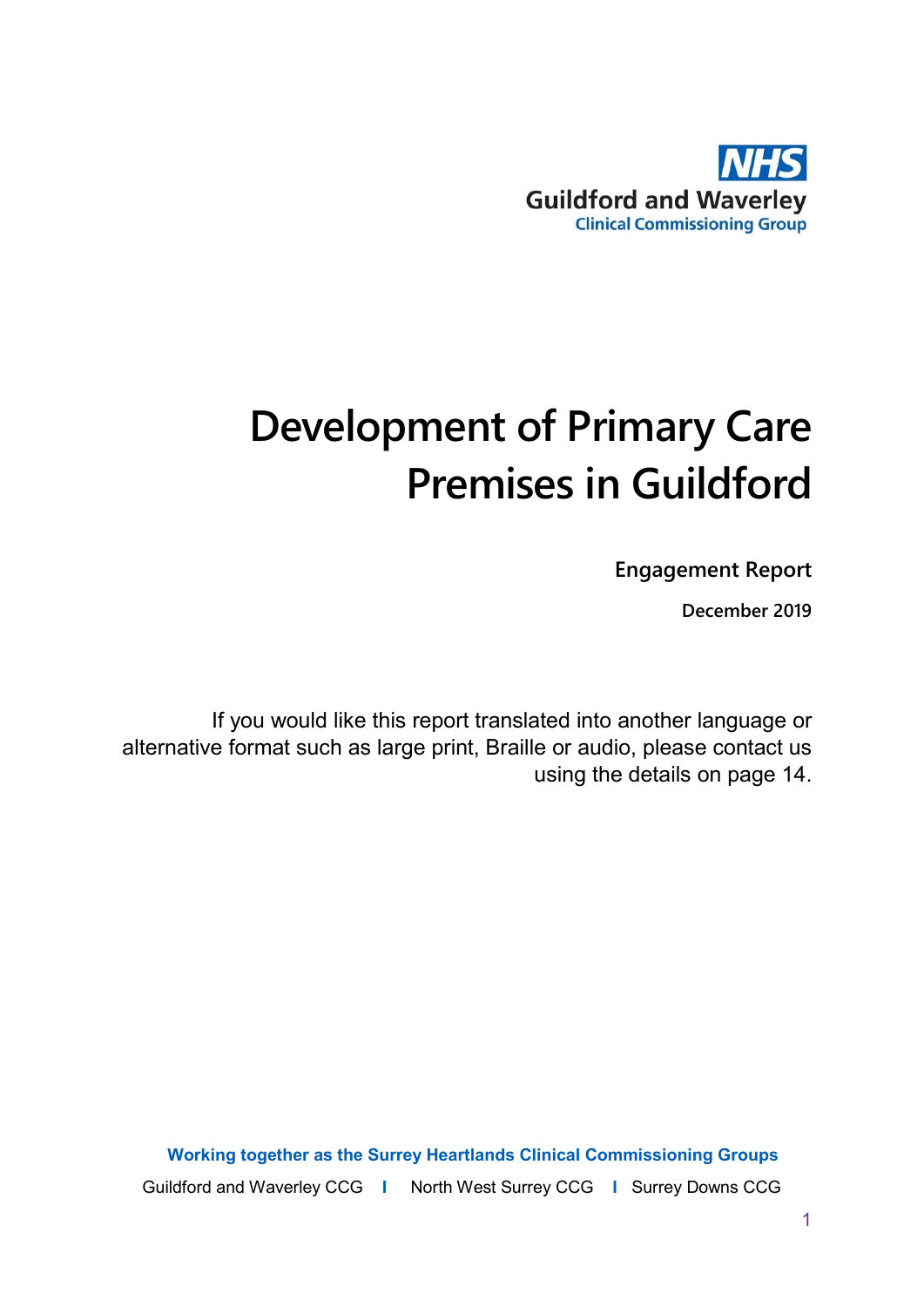# **Contents**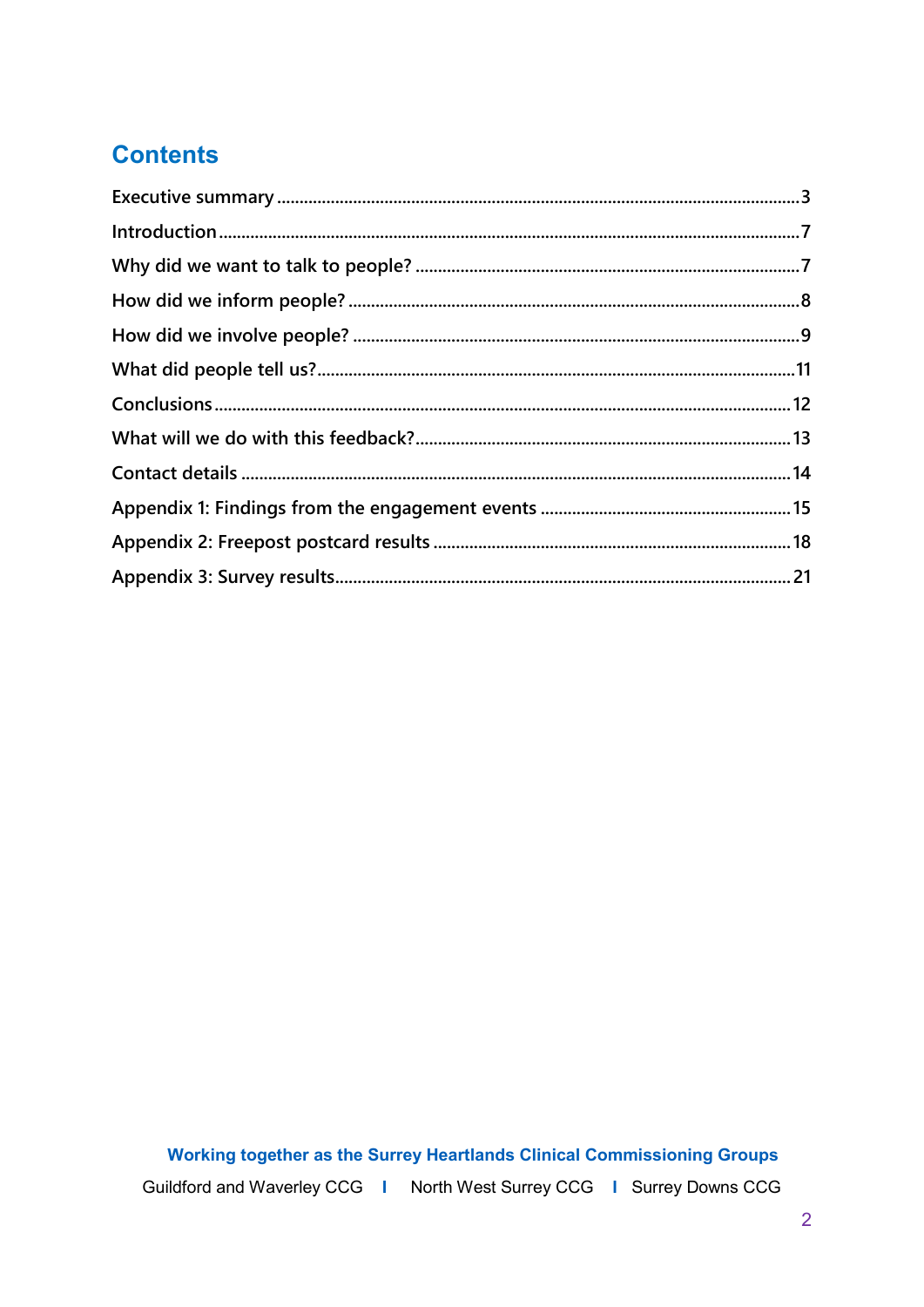# <span id="page-2-0"></span>**Executive summary**

## **Background**

Primary care describes a range of health care services provided in GP practices and surgeries. The majority of primary care is provided by General Practitioners or GPs. Practice Nurses and increasingly other health and care professionals are key members of the primary care team, enabling a wider range of services to be provided in local premises.

A number of factors are increasingly affecting the ability of GP practices in Guildford to meet the needs of their patients:

- Population growth in Guildford
- Guildford Borough Council has been developing its own Local Plan, which indicates significant numbers of new homes are likely to be built over the next 10 years
- More people are living longer often with multiple long-term health conditions that require monitoring and treatment.
- The buildings that some of our GP practices operate from do not have enough space to provide the range of additional services required for future, modern primary care.
- Some parts of the existing buildings are not accessible for all patients.
- Limited capacity to develop the growing primary care workforce.

These combined challenges mean that we need to address the pressing requirement for primary care expansion at a local level.

NHS Guildford and Waverley Clinical Commissioning Group (CCG) is responsible for planning and buying local health care, including that provided by GPs, known as primary care. The CCG has been working with Guildowns Group Practice and Woodbridge Hill Surgery to consider what is really needed to improve the health and wellbeing of those living in these parts of Guildford, now and in the future. We need to ensure we have services that are sustainable to meet the projected population growth and the prospect that we will have a greater number of people living longer with complex health needs.

We have started to explore options for modernising and developing the primary care estate in the area by identifying existing gaps and issues.

The feasibility study has looked at five options, as outlined below. These are not proposals at this stage and no final decisions have been made.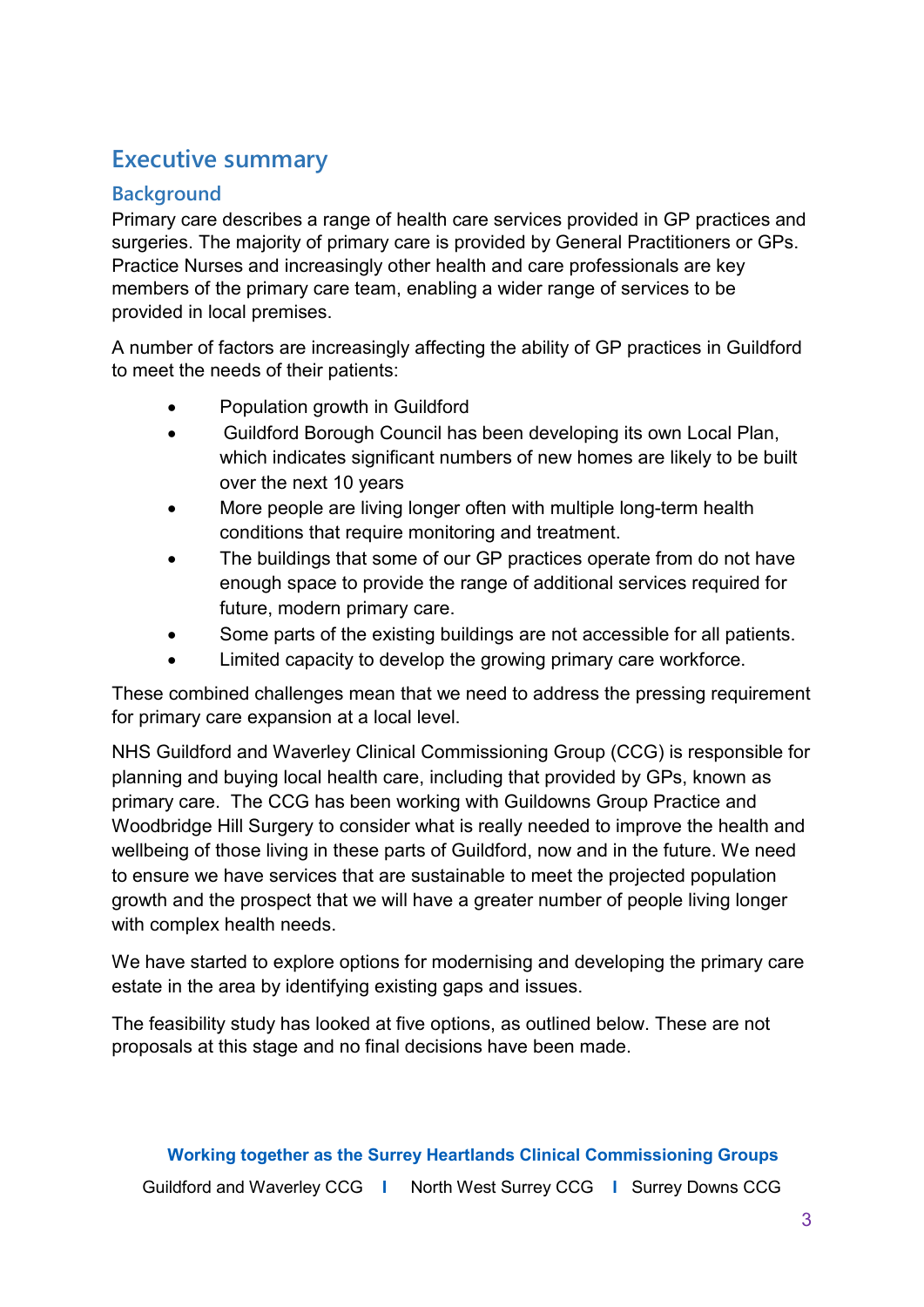| <b>Option A</b> | Retain all five current GP practice sites for Guildowns and Woodbridge<br>Hill Practices.<br>Maximise the available space at Wodeland Avenue Surgery.                                                         |
|-----------------|---------------------------------------------------------------------------------------------------------------------------------------------------------------------------------------------------------------|
| <b>Option B</b> | Co-location of both practices on a single site near RSCH or Park Barn,<br>with the exact location to be determined at a later stage.                                                                          |
| <b>Option C</b> | Co-location of both practices on a single site at the Jarvis Centre or<br>nearby suitable location.                                                                                                           |
| <b>Option D</b> | Co-location of both practices on two sites in west and north Guildford, on<br>sites to be determined but which could include RSCH or Park Barn, and<br>the Jarvis Centre or another suitable location nearby. |
| <b>Option E</b> | As option D, but additionally explore the potential to retain the Wodeland<br>Avenue Surgery, with modernisation and/or extension of the building, and<br>the potential for new ownership models.             |

The options are being considered as part of a wider feasibility study that is looking at the potential sites for new premises, the feasibility of development and the likely costs.

Our aspirations for the future delivery of primary care services are:

- To work at greater scale to improve access and quality of services for patients
- To provide premises that are fit for purpose and facilitate team working
- To harness technology to improve quality

It is important that we listen to local residents on the options being considered. Between July and September 2019 we carried out some early discussions with patients and members of the public. Each option has differing impacts on the delivery of care, the community, the workforce and the CCG. This exercise has now ended and we have gathered lots of views on what is positive and what concerns people about the options.

The sections below give a short summary of the work we have undertaken and our main findings. More detail is included later in the report, with a full description in the appendix.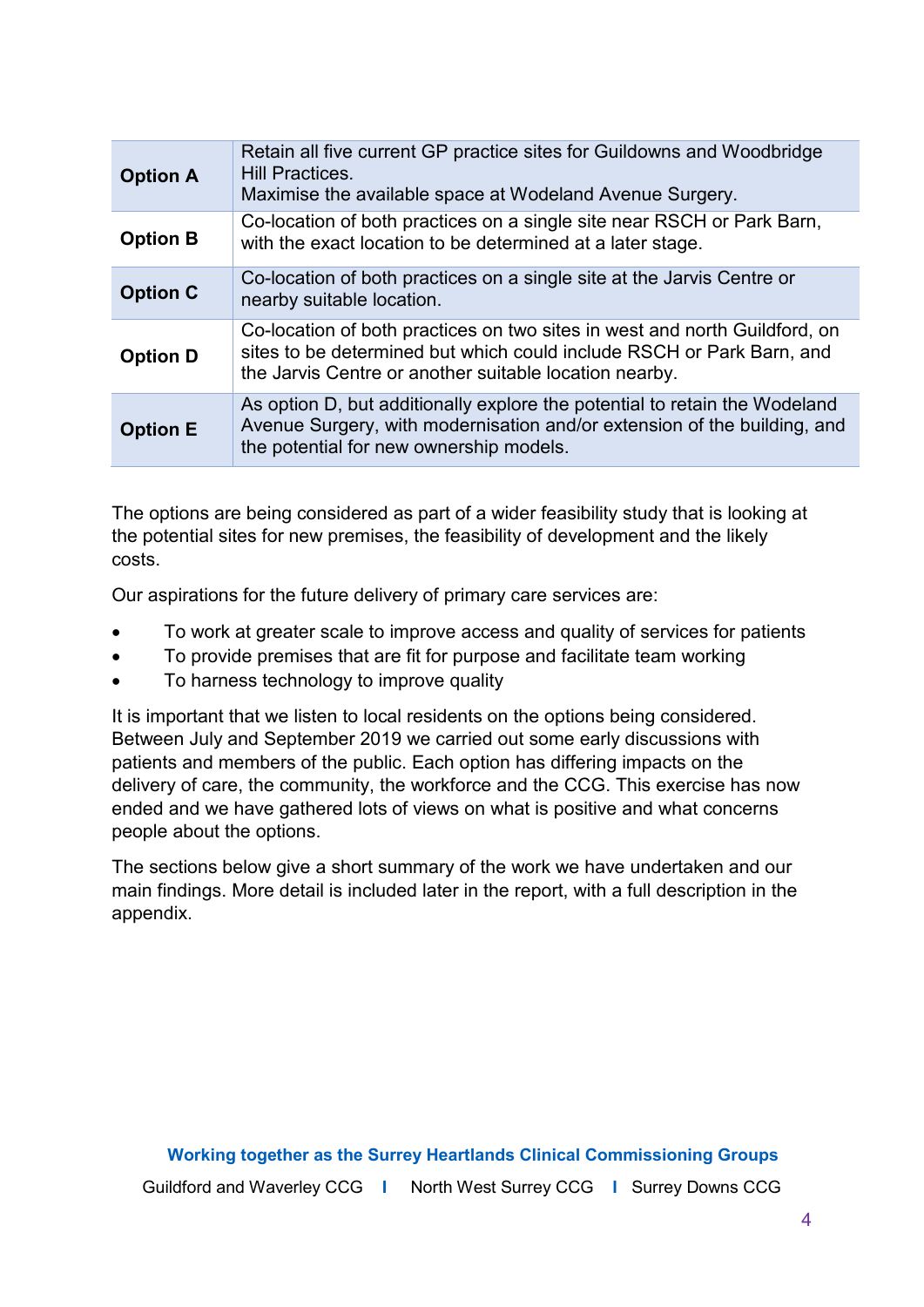# **Engagement activities**

Between July and September 2019, a number of engagement activities took place to seek people's views, including:

- Two workshops
- A number of exhibitions at three local venues
- An online survey
- Reply postcards with a freepost address

We told people about the opportunity to tell us their views in a number of ways:

- Text messages were sent out by Guildowns and Woodbridge Hill practices to their registered patients
- Posters and leaflets were distributed to a variety of public venues
- Emails were sent out to key stakeholders e.g. councillors, voluntary sector organisations
- A media release was issued that advertised the engagement events
- Messages were placed on social media
- A Facebook live session took place alongside some live tweeting

# **What did patients tell us was important to them?**

- Access to their practice  $-$  in particular the availability of public transport to get to their GP practice
- Parking the need for sufficient parking, including disabled parking
- Services in the practice the need for additional time for more detailed discussions about their health.
- Access to other professionals such as physiotherapists or a mental health practitioner.
- Access to appointments  $-$  currently there can be a delay of up to three weeks to see a GP for a non-urgent appointment.
- **Ensuring emergency appointments are available.**
- **Technology** a balance between traditional methods and the use of new technology for example continuing with face to face and telephone appointments but also offering online appointments.

Guildford and Waverley CCG **I** North West Surrey CCG **I** Surrey Downs CCG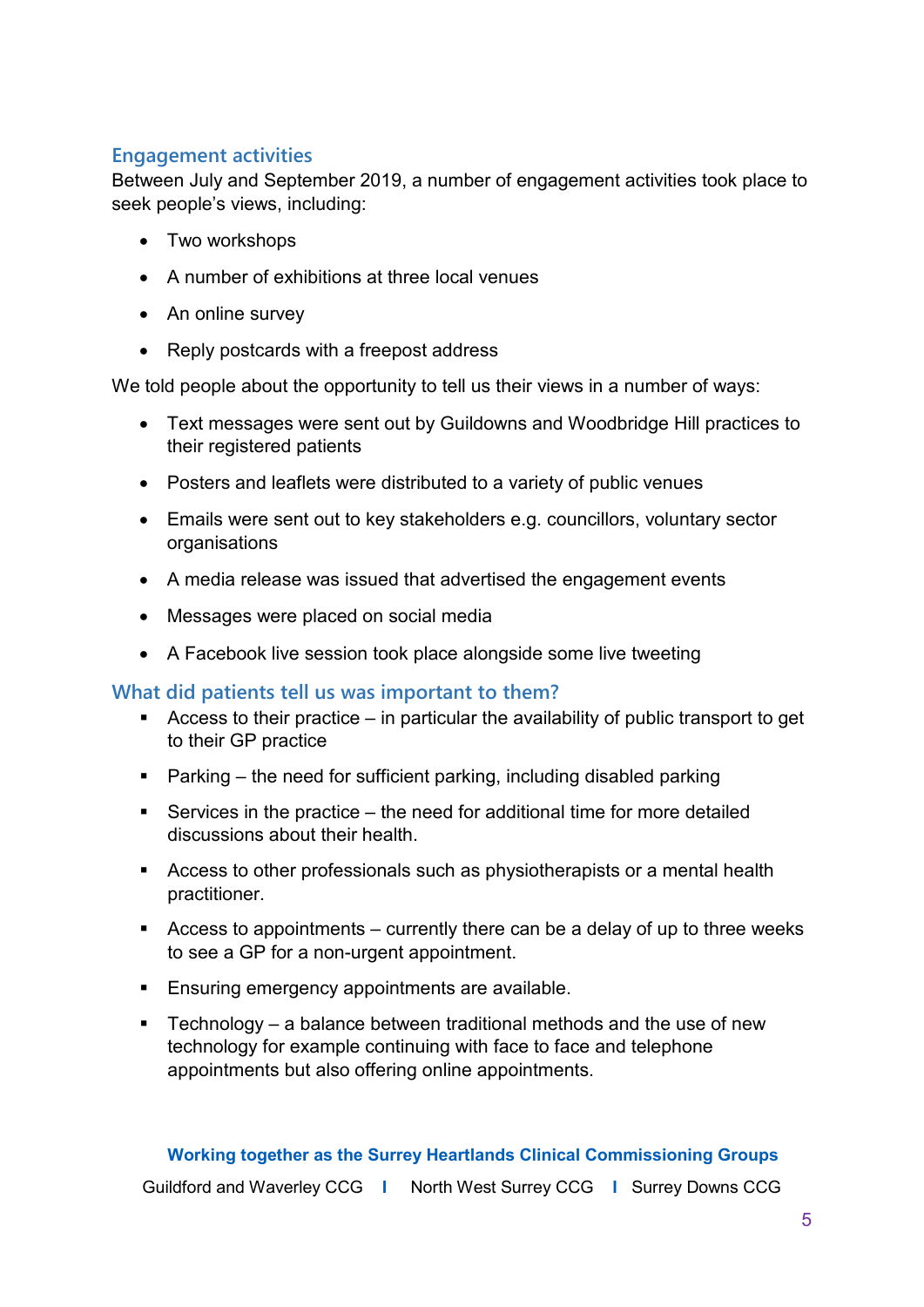# **What did patients think about the options?**

- People generally welcomed the opportunity to improve primary care premises locally, but had some concerns about some of the options.
- People said that reconfiguration of the sites from five sites to one wouldn't be right for the local area and would not provide the local access to primary care that people need and value
- There is concern about the potential loss of the Wodeland Avenue Surgery and how this area would be served if this happened
- Some people asked about the time it would take for these proposals to come to fruition and whether the sites would still be available when the business case development had been completed.
- There was feedback about other potential sites and ensuring that all appropriate sites have been considered.

We also received comments from people on how their GP practice is currently managing things and how they will cope with future demand.

## **Next steps**

The CCG would like to thank everyone who engaged with this programme of work. We welcome all comments, thoughts and feedback.

The information we have gathered will inform the feasibility study and details about the progress of this project will be shared with partners and patients. The CCG will keep its website updated with further information, as and when it becomes available.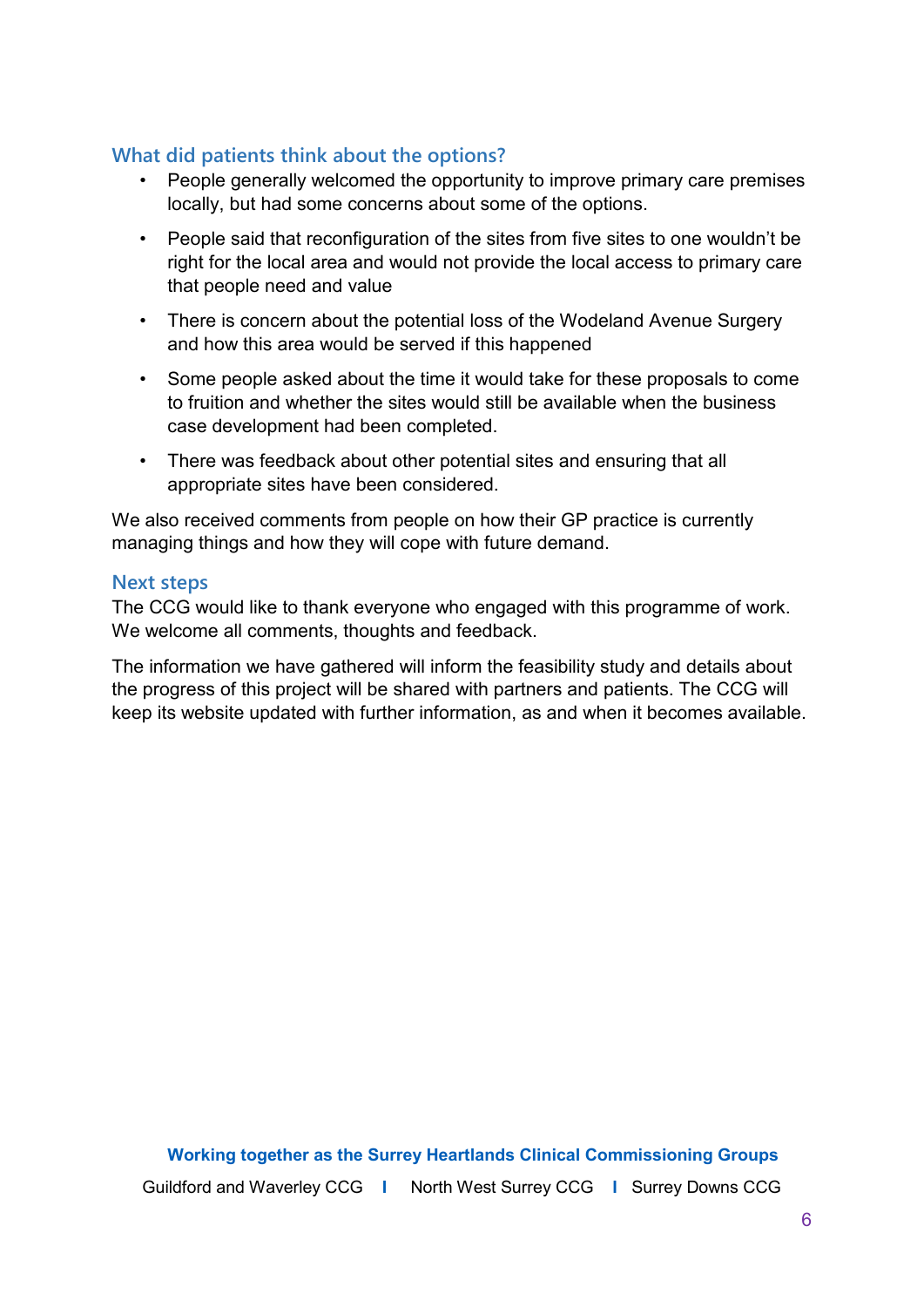# <span id="page-6-0"></span>**Introduction**

NHS Guildford and Waverley Clinical Commissioning Group (CCG) is responsible for planning and buying local health care, including that provided by GPs, known as primary care.

The role of a General Practitioner (GP) is arguably one of the most important roles within the NHS, serving a large number of residents within the local community as health needs continue to develop and evolve. Due to a number of challenges facing primary care in parts of Guildford, the CCG is supporting two GP practices – Guildowns Group Practice and Woodbridge Hill Surgery – to explore the potential to develop new, fit for purpose premises.

This engagement report highlights thoughts, views and concerns of those we engaged with regarding how and where they would like GP services to be provided in the future.

# <span id="page-6-1"></span>**Why did we want to talk to people?**

'Shaping the future of primary care' is a CCG programme focussed on how practices in north and west Guildford will evolve over the coming years to meet the needs of their growing and changing population needs.

25,000 patients are currently registered with Guildowns Group Practice whilst 11,500 patients are registered with Woodbridge Hill Surgery. Over the past few years these practices have seen a significant number of challenges as described in the executive summary.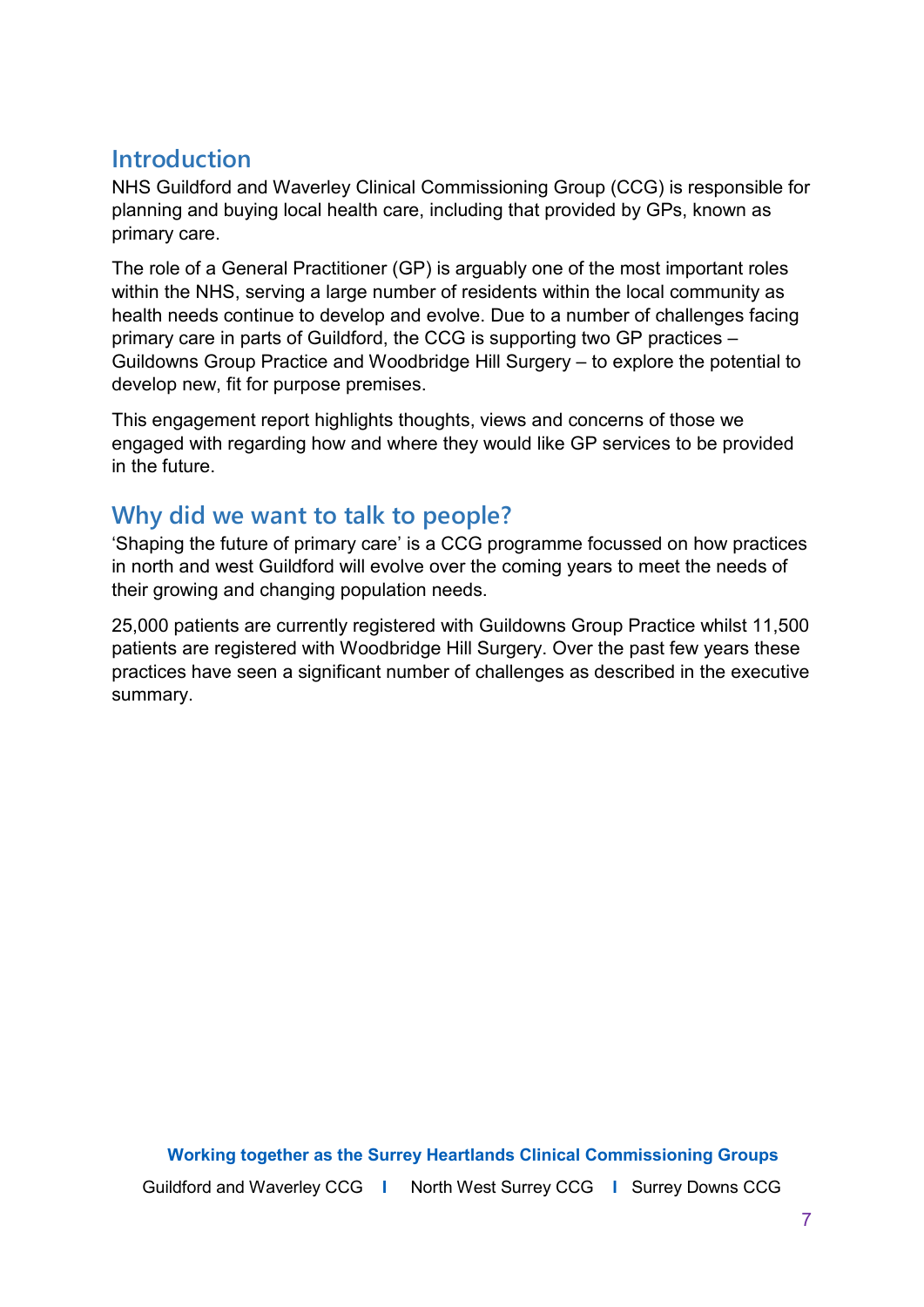# <span id="page-7-0"></span>**How did we inform people?**



**Information and contact details were available**  Information and contact details were available<br>on Guildford and Waverley CCG website and<br>Healthwatch Surrey website.<br>**CHEADTER SURFER AND READ TO A READ PARTIES** 

**Media release sent to local media outlets including Surrey Advertiser** a release sent to local media outlets including<br>
Surrey Advertiser<br>
Published on Healthwatch Surrey's website<br>
The Market Surrey's website





 **Messages on social media including Twitter and Facebook** Messages sent out via channels informing them of this work and encouraging people to take part

#### **Email sent out to key stakeholders for their support including:**

Guildford Access Group, Guildford Borough Council, Healthwatch Surrey, Surrey Coalition of Disabled People. Surrey County Council, Surrey Equality and Diversity Network





**Leaflets and postcards were shared with:**<br>Guildowns Group Practice and Woodbridge H<br>Surgery, local pharmacies, dentists, community l<br>and churches. They were also shared online Guildowns Group Practice and Woodbridge Hill Surgery, local pharmacies, dentists, community halls and churches. They were also shared online.

#### **Online survey captured views** The survey was open originally for four weeks from  $15<sup>th</sup>$  July and then extended until  $5<sup>th</sup>$  September. 61 people completed the survey.





Text messages sent to patients<br>
Text messages were sent to all patients regi<br>
the practices who have a mobile number re<br>
their record (and who have not declined to re<br>
messages from their practice) Text messages were sent to all patients registered with the practices who have a mobile number recorded on their record (and who have not declined to receive text messages from their practice)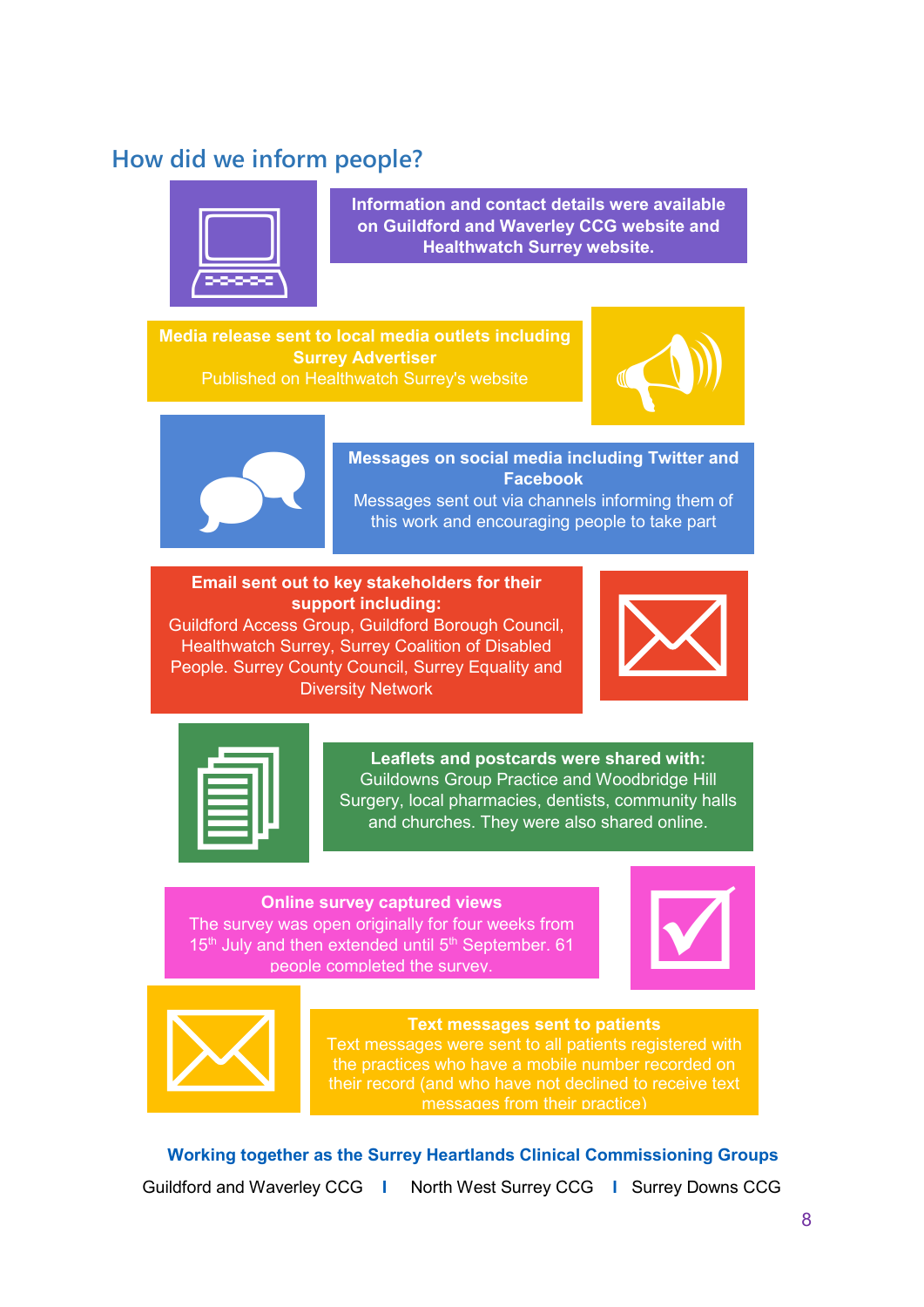# <span id="page-8-0"></span>**How did we involve people?**

# **Engagement workshops**





The public, stakeholders and registered patients from Guildowns Group Practice and Woodbridge Hill Surgery were invited to attend two engagement sessions. These took place on 22 July and, following discussions with Healthwatch Surrey, on 3 September 2019.

#### **Attendees were asked:**

- 1. What is important to you in relation to your GP practice?
- 2. What are your hopes and fears for the development of your practice?

Nine people attended the first event which enabled a detailed discussion to be had regarding the different factors raised.

Up to 120 people attended the second event; this was run as a plenary session (questions and answers), led by GPs from the two practices alongside programme leads from the CCG.

## **Drop in exhibitions**

Drop in exhibitions were held over two weeks in July:

- Park Barn Centre
- Yvonne Arnaud Theatre
- Queen Elizabeth Park's New Life Baptist Church.

#### **Working together as the Surrey Heartlands Clinical Commissioning Groups**

Guildford and Waverley CCG **I** North West Surrey CCG **I** Surrey Downs CCG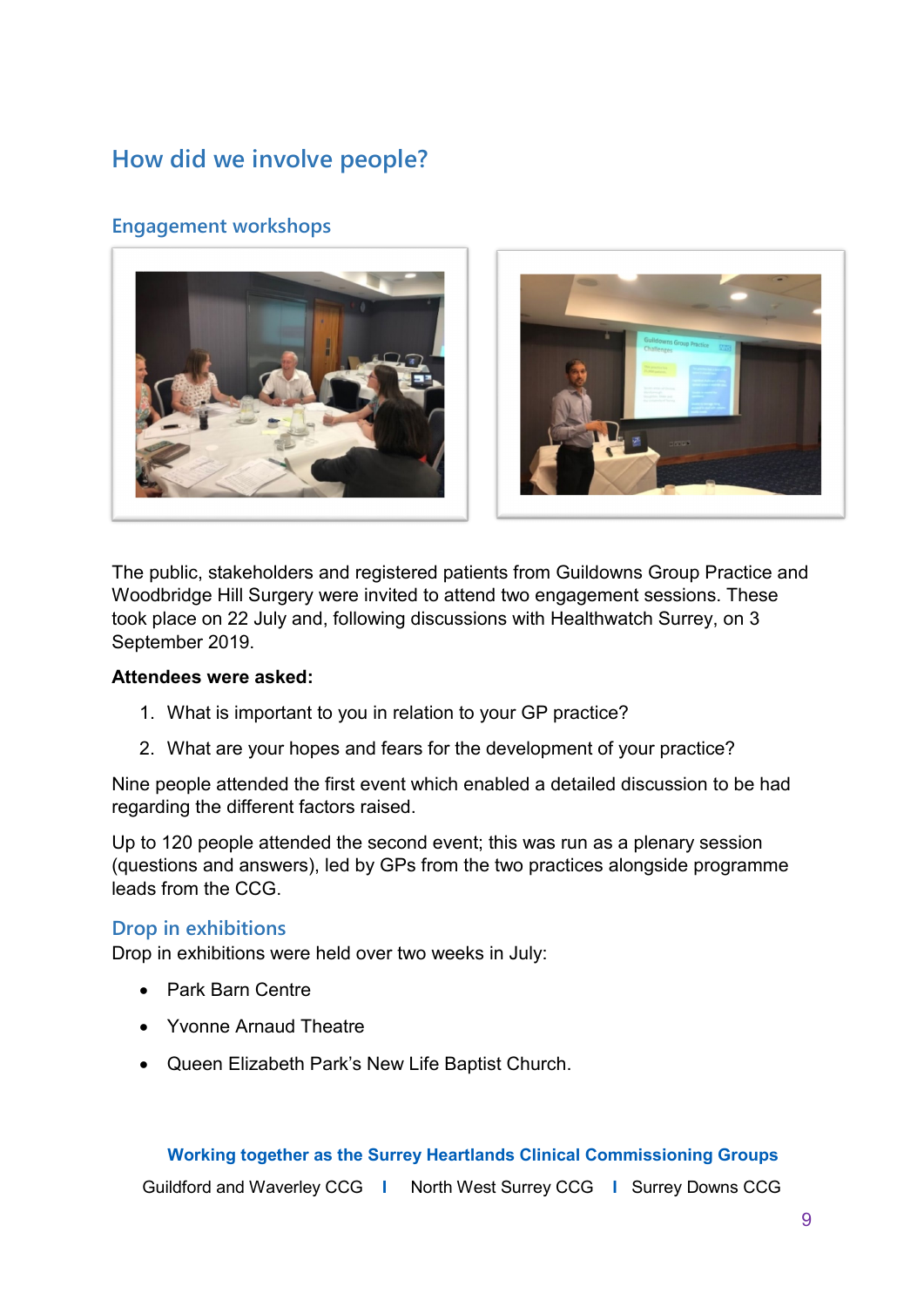These sessions offered people the opportunity to find out more about:

- The challenges GP practices face
- The options being considered
- The reasoning behind the options

GPs and Practice Managers from Guildowns Group Practice and Woodbridge Hill Surgery attended some of the sessions alongside members of the CCG's commissioning, communication and engagement teams to talk to patients and members of the public about the different options and the pressures they are facing.





## **Social media engagement**

The CCG used social media to broaden its reach, a key group being students from the University of Surrey.

A Facebook live session, led by a GP from Guildowns Group Practice was held, half an hour before the first interactive workshop giving people the chance to find out more about what was happening and why. The video generated over 140 views online, two likes and two shares on the CCG's Facebook channel.

Live tweeting took place throughout the evening, showcasing the discussions that were taking place, what people were saying and encouraging people to send their questions through Twitter.

#### **Freepost Postcards**

In order to make it easier for people to have their say, the CCG designed A5 postcards with questions asking patients about their GP practices and what was important to them about various aspects of the service they receive, including the location. The postcards had a freepost address on the reverse allowing people to fill them out at their convenience and send them back to the CCG.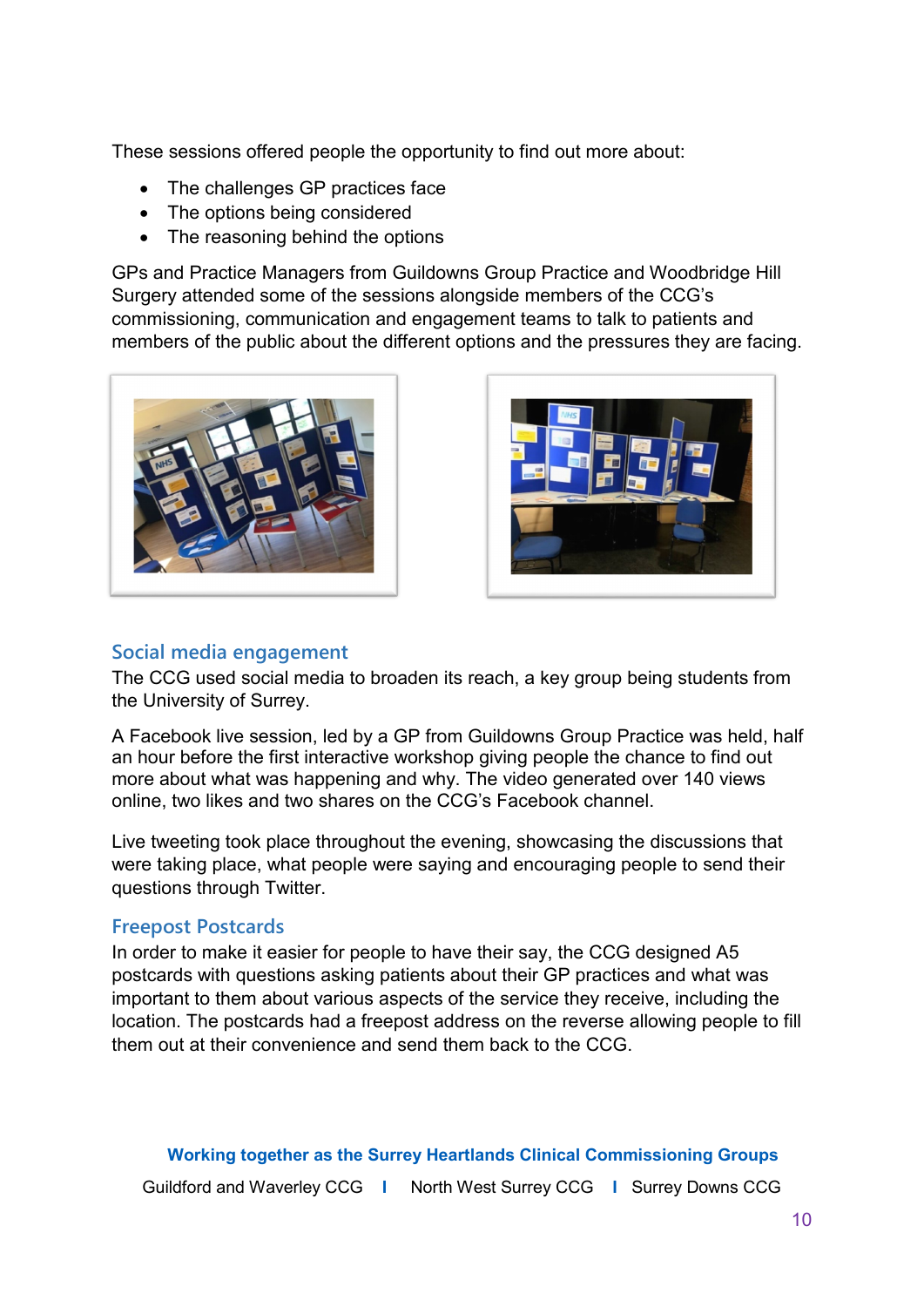The postcards were available at the drop in exhibitions; placed in the different practices and distributed amongst local community networks, pharmacies, and organisations near the practices.

## **Online survey**

An online survey was made available on 15 July 2019 and remained open for seven weeks.

It was publicised as follows:

- The survey was promoted via the CCG's website and social media and was available on both practice websites
- Links were emailed to partners across Surrey Heartlands Integrated Health and Care System and they were asked to share the survey with their members and encourage them to complete it
- The survey link was also sent to Surrey Coalition of Disabled People, Guildford Access Forum, Guildford Borough Council, the University of Surrey, Healthwatch Surrey and the Patient Participation Group at the CCG.

The survey comprised a mixture of 13 closed and open-ended questions.

# <span id="page-10-0"></span>**What did people tell us?**

Throughout our engagement activities, people shared numerous views regarding the issues affecting primary care delivery in Guildford and the potential options. These have been grouped into key themes and areas of concerns as follows:

- $\checkmark$  **Access to their practice** physically being able to get to the practice with good transport links and car parking facilities.
- $\checkmark$  **Services in the practice** the ability to have longer appointments than the standard 10 minutes allocated and having the opportunity to see other health professionals such as physiotherapists and mental health practitioners at their practice.
- $\checkmark$  **Access to appointments** currently there can be a delay of up to three weeks to see a GP for a non-urgent appointment. Ensuring emergency appointments are readily available as well as extended access on weekends and evenings.
- $\checkmark$  Workforce and planning having the chance to see their preferred GP as well as a range of other health care professionals. People also discussed what the impact of local housing developments may be on GP practices.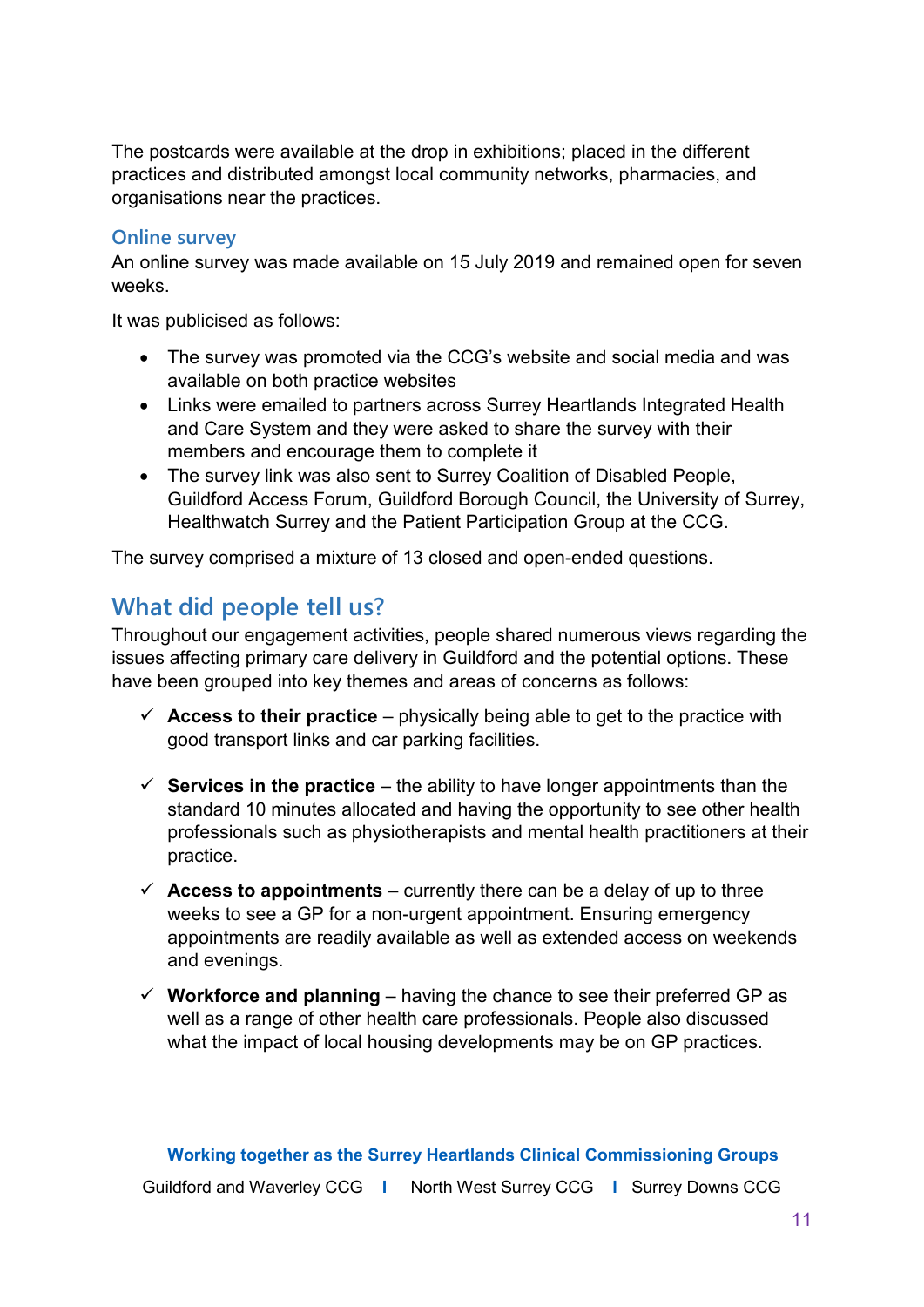- $\checkmark$  Technology a balance between traditional methods and the use of new technology for example continuing with telephone appointments but also offering online consultations.
- $\checkmark$  **Reconfiguration of the sites** people hoped that two sites would be considered, rather than reducing from five sites to one and suggested other sites for the CCG to consider. These included the Queen Elizabeth Park site and the Slyfield housing development site.
- **The time** it would take for these proposals to come to fruition.
- $\checkmark$  There were also comments from patients on how their GP practice is currently managing things and how they will cope with rising demand and pressures in the short term.

The full results of each engagement activity can be found in the appendix of this report. Details of the activities from the engagement events are in appendix 1 on page 15, results from the freepost postcards are in appendix 2 on page 19 and the in-depth results of the online survey are in appendix 3 on page 22.

# <span id="page-11-0"></span>**Conclusions**

# **Support**

Patients welcomed the opportunity for Guildowns Group Practice and Woodbridge Hill Surgery to operate from modern, well-designed premises.

Patients recognised that the current buildings have a number of limitations including a lack of parking at some sites and limited accessibility for people with mobility issues.

# **Concerns**

Although the possibility of new premises was welcomed by many people, there were significant concerns regarding the potential for additional and inconsiderate parking and traffic congestion that could be caused if the practices are relocated. In addition, there was a real concern from patients about the possibility of the number of sites reducing from five to one, therefore reducing the local nature of the service which patients appreciate and rely on.

There are also concerns regarding how long it would take for any of the proposals to come to fruition, with many people worried about the challenges their GP practice currently faces and how they will cope with current demand. In addition, people feel that by waiting for the CCG to complete the feasibility study, current sites which are available could be developed by other companies, hence, losing out on potential sites.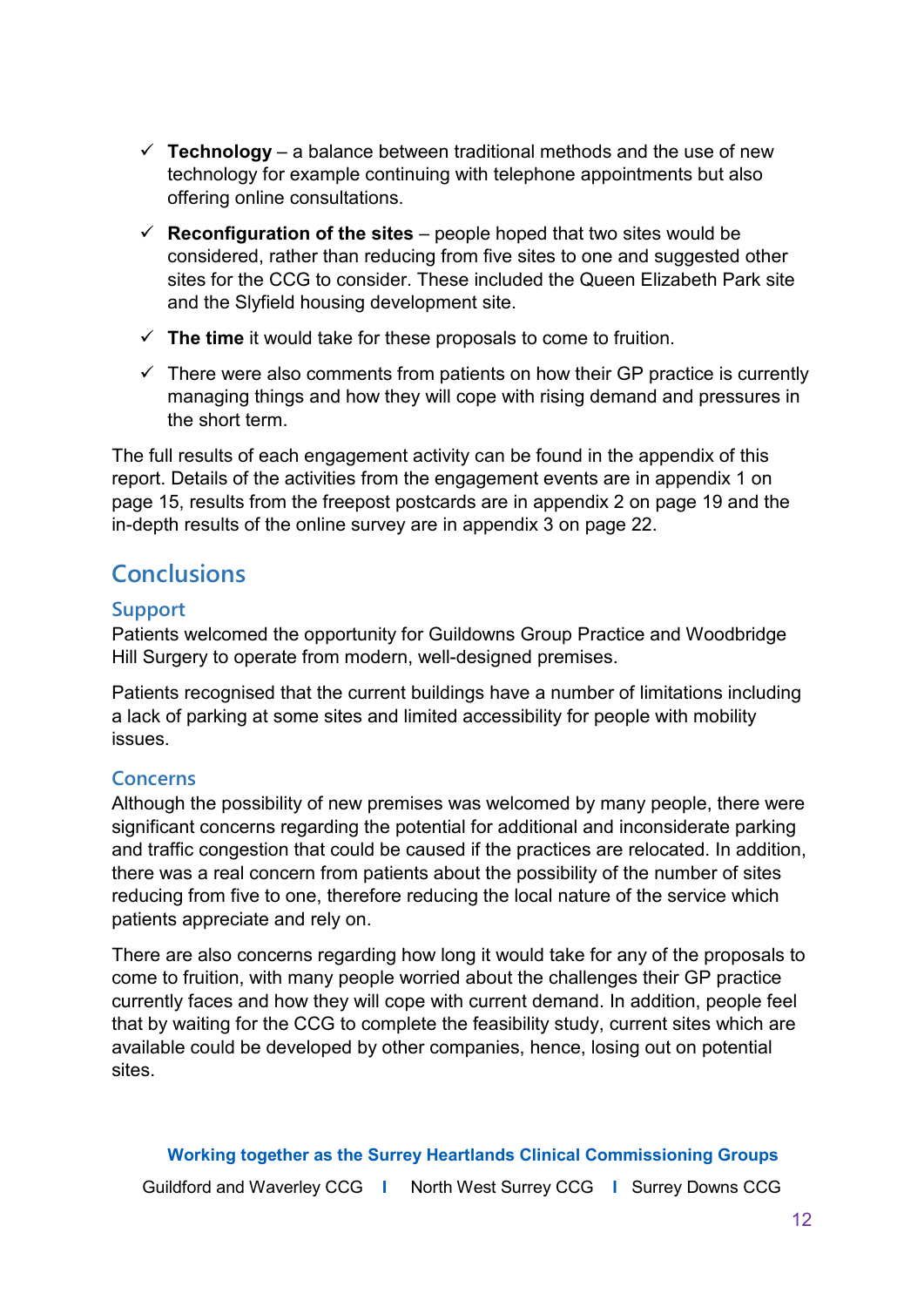# <span id="page-12-0"></span>**What will we do with this feedback?**

The CCG would like to thank all those who engaged regarding the potential development of primary care premises for Guildowns Group Practice and Woodbridge Hill Surgery. We really do welcome all views relating to local health care services and hope that those who got involved with this work will get involved with future health and care service proposals. We are in the very early stages of this work and the associated public engagement. The CCG wanted to hear from patients about their thoughts on these options.

The CCG is clear that should any significant changes be required in developing and/or relocating practices, a formal public consultation would be carried out.

Many ideas have been put forward in recent years about ways to solve the limitations of primary care premises in west and north Guildford; this engagement exercise enabled the CCG to find out what local people think about the potential options.

The CCG would like to reassure residents and patients that no decision has been made. The CCG will continue to develop plans based on the needs of the local population.

| <b>Theme</b>                                                                                                                | <b>Response and Actions</b>                                                                                                                                                                                                                                                                                                                                                                                                                          |  |  |  |  |  |
|-----------------------------------------------------------------------------------------------------------------------------|------------------------------------------------------------------------------------------------------------------------------------------------------------------------------------------------------------------------------------------------------------------------------------------------------------------------------------------------------------------------------------------------------------------------------------------------------|--|--|--|--|--|
| <b>Transport and</b><br>parking concerns                                                                                    | The CCG is currently working through the feasibility study,<br>$\bullet$<br>which will include consideration of the parking and public<br>transport issues for each of the sites included within the<br>options. The CCG will be working with Guildford Borough<br>Council and Surrey County Council on transport and parking<br>options.                                                                                                            |  |  |  |  |  |
| The reconfiguration<br>of sites across<br>Guildford to<br>accommodate the<br>new ways of<br>working for general<br>practice | The CCG has made no decisions regarding any<br>$\bullet$<br>redevelopment of primary care premises in the area. The<br>feasibility study forms the first stage of considering the issues<br>and potential options and the CCG wanted to hear people's<br>views at this early stage.<br>If any significant change regarding primary care provision is<br>$\bullet$<br>proposed following this work, a formal public consultation<br>would take place. |  |  |  |  |  |

The table below explains how the CCG will address the issues raised during the engagement: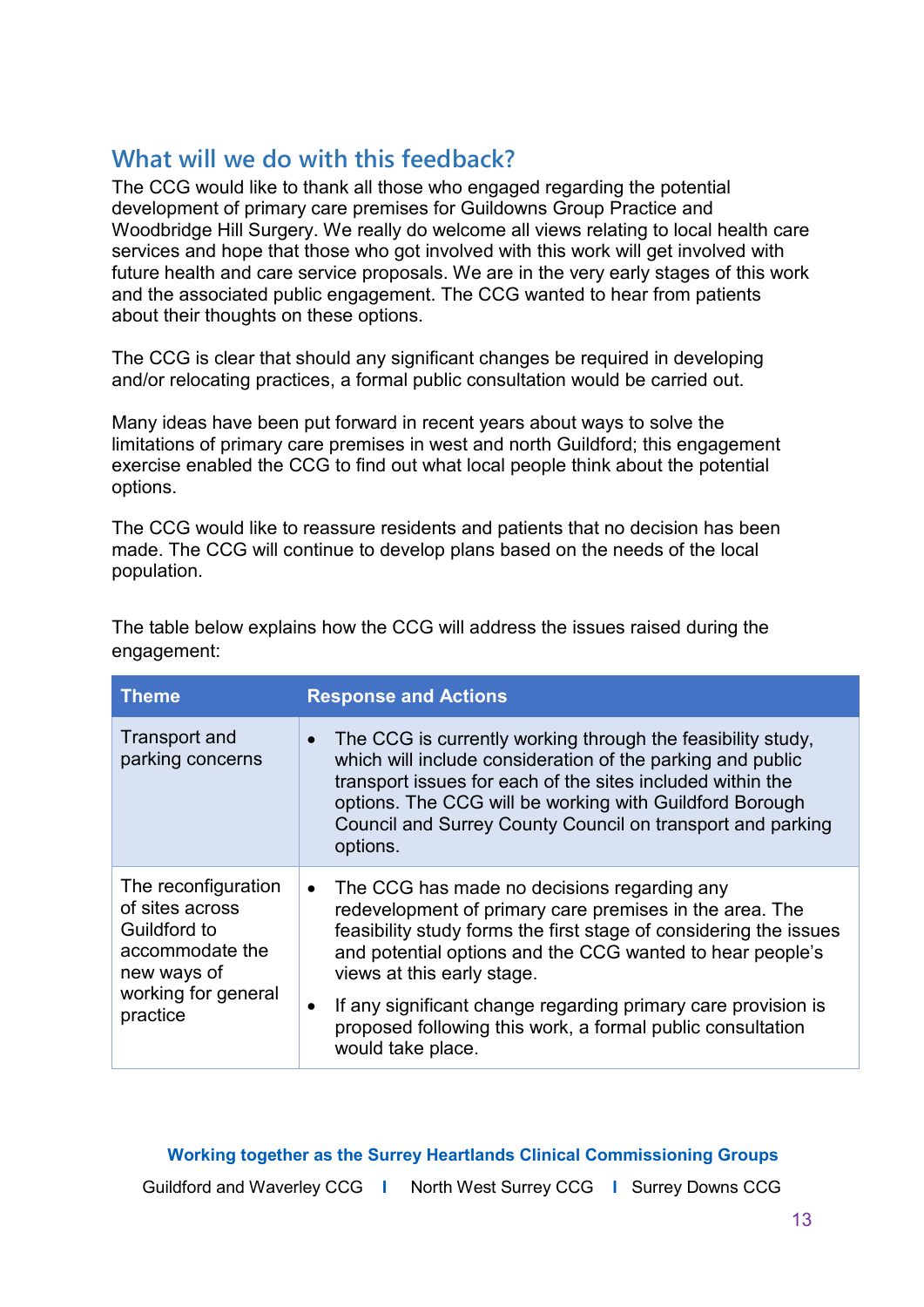| The length of time<br>taken to develop<br>these proposals | The CCG recognises that the timeline is longer than some<br>$\bullet$<br>residents would like. The CCG is committed to following a<br>robust and formal process, in line with NHS England<br>guidance.<br>The CCG will work with local partners to secure potential<br>$\bullet$<br>development sites where possible, including Guildford<br>Borough Council as the local planning authority.                                                                                                                                                           |
|-----------------------------------------------------------|---------------------------------------------------------------------------------------------------------------------------------------------------------------------------------------------------------------------------------------------------------------------------------------------------------------------------------------------------------------------------------------------------------------------------------------------------------------------------------------------------------------------------------------------------------|
| Considering other<br>sites which might be<br>available    | The CCG has welcomed ideas from local residents about<br>$\bullet$<br>other sites which could be used for this development.<br>Following review, the CCG has discovered that there are<br>various constraints related to the size of the sites and the<br>potential locations within the area. A number of site searches<br>have been conducted over recent years and the CCG believes<br>that the currently viable sites have been identified. There will<br>be ongoing discussions with Guildford Borough Council as the<br>local planning authority. |
|                                                           | The Queen Elizabeth Park site has been mentioned as a<br>possible site for a new GP practice by residents. The CCG<br>listened to local people and considered this site as part of the<br>feasibility study. Unfortunately, it was discovered that the site<br>is not available.                                                                                                                                                                                                                                                                        |
|                                                           | The CCG also received feedback about the Slyfield<br>$\bullet$<br>development site. This is on the very edge of the area served<br>by the practices and so would be likely to compound issues of<br>travel and parking. It is also a longer term development (10-15<br>years) which could prove problematic, if it is agreed to go<br>ahead with a development of new primary care premises and<br>solutions are needed more quickly.                                                                                                                   |

Work on this project is continuing. The CCG will publish information as and when it is available on its website to ensure people are updated with progress.

# <span id="page-13-0"></span>**Contact details**

NHS Guildford and Waverley Clinical Commissioning Group Dominion House Woodbridge Road Guildford GU1 4PU

**Working together as the Surrey Heartlands Clinical Commissioning Groups**

Guildford and Waverley CCG **I** North West Surrey CCG **I** Surrey Downs CCG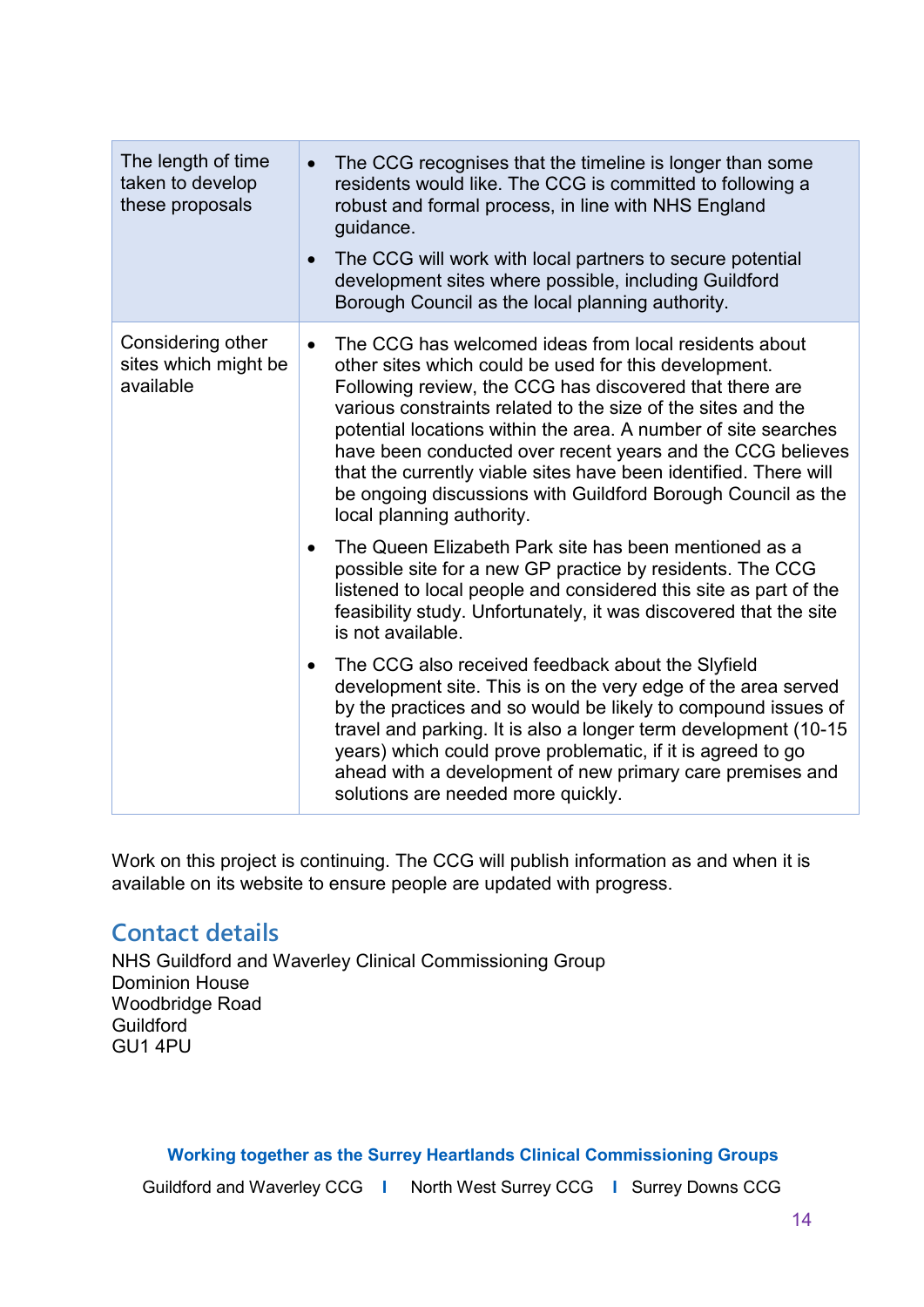Tel: 01483 405450 SMS: 07827 663749<br>Email: gwccg.info@nl [gwccg.info@nhs.net](mailto:gwccg.info@nhs.net) Website: [www.guildfordandwaverleyccg.nhs.uk](http://www.guildfordandwaverleyccg.nhs.uk/)

# <span id="page-14-0"></span>**Appendix 1: Findings from the engagement events Activity One**

*What is important to you at your GP practice? The top three themes are detailed below*

#### • **Access to their practice**

In particular transport and access to get to their GP practice, asking whether home visits would be considered and explained that the use of technology such as the ability to book their appointments online was important to them.

#### • **Services in the practice**

People discussed how important 10-minute GP appointments are for their care, but asked whether this time could be increased for more detailed discussions about their health with their doctor.

People also said that having the opportunity to see other healthcare professionals for example, being able to see a phlebotomist or a mental health practitioner was very important for them.

#### • **Workforce and planning**

Having the ability to see a doctor of their choice regularly and the GP practice having a number of doctors that patients can choose from.

People also discussed how the new housing estate developments could affect the GP practices.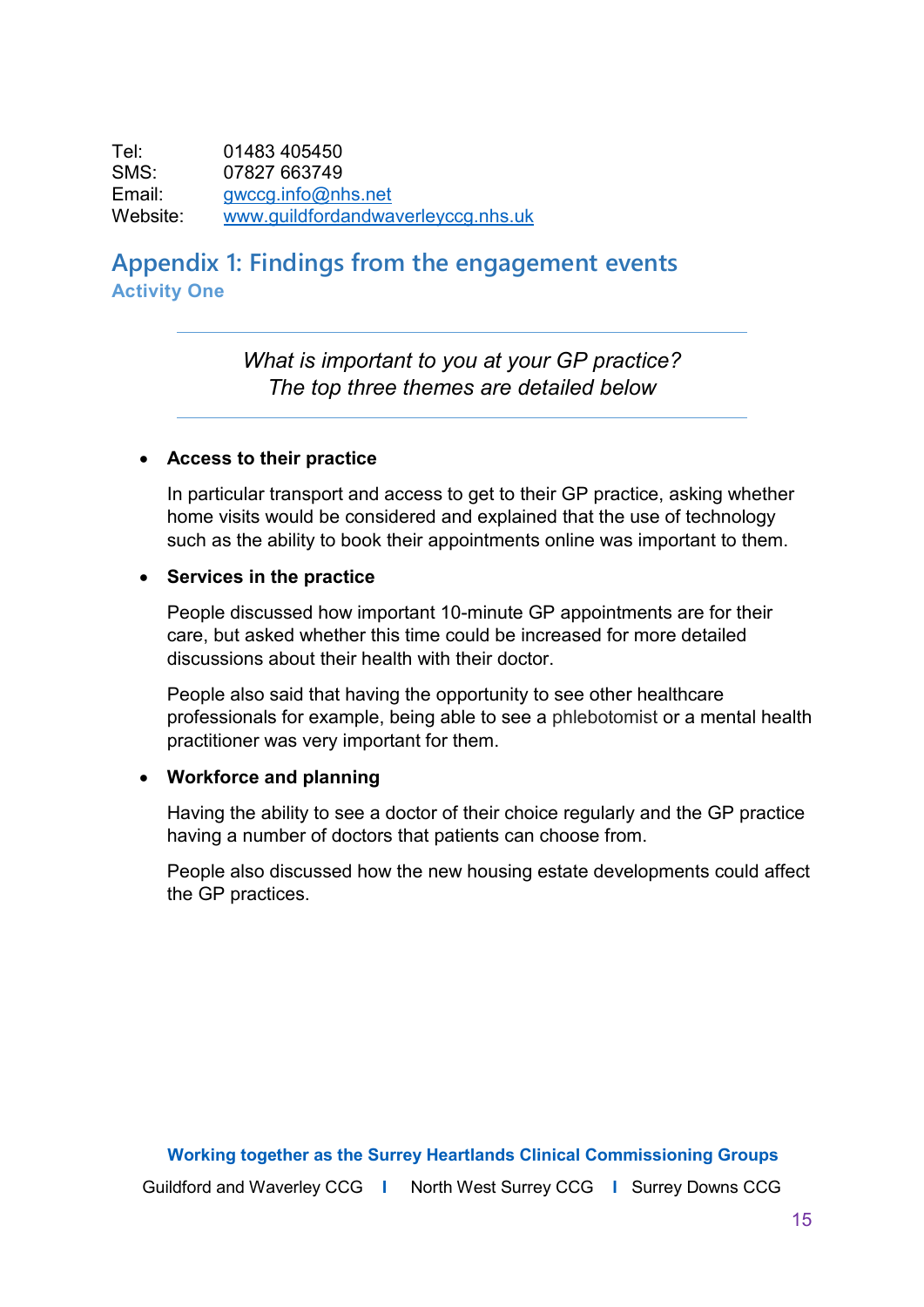## **Activity Two**

# *What are your hopes and fears regarding the different options?*

# **Hopes**

- Large site will be flexible for future expansion based on the needs of the local people
- To have a one stop shop for people with different needs
- Close to the University to help support young people
- Having more of an individualised choice for patients
- More staff within the practice to help with patient numbers
- Accessible location by public transport
- Two locations will be considered
- Practices still feel local and for the community
- Support for families and new mothers
- Support for prevention
- Ideas for other locations considered

# **Fears**

- Challenges with getting public transport to the new proposed site
- Issues with the lack of parking spaces available
- The new site won't be accessible
- Less personalised experience for patients
- Where will services which are based in the current buildings of the new estate go?
- Increasing demand on the new estate for example at the Royal Surrey site
- Problems for children and young people as mental health issues won't be addressed
- Few people are engaged in the engagement which will have a major impact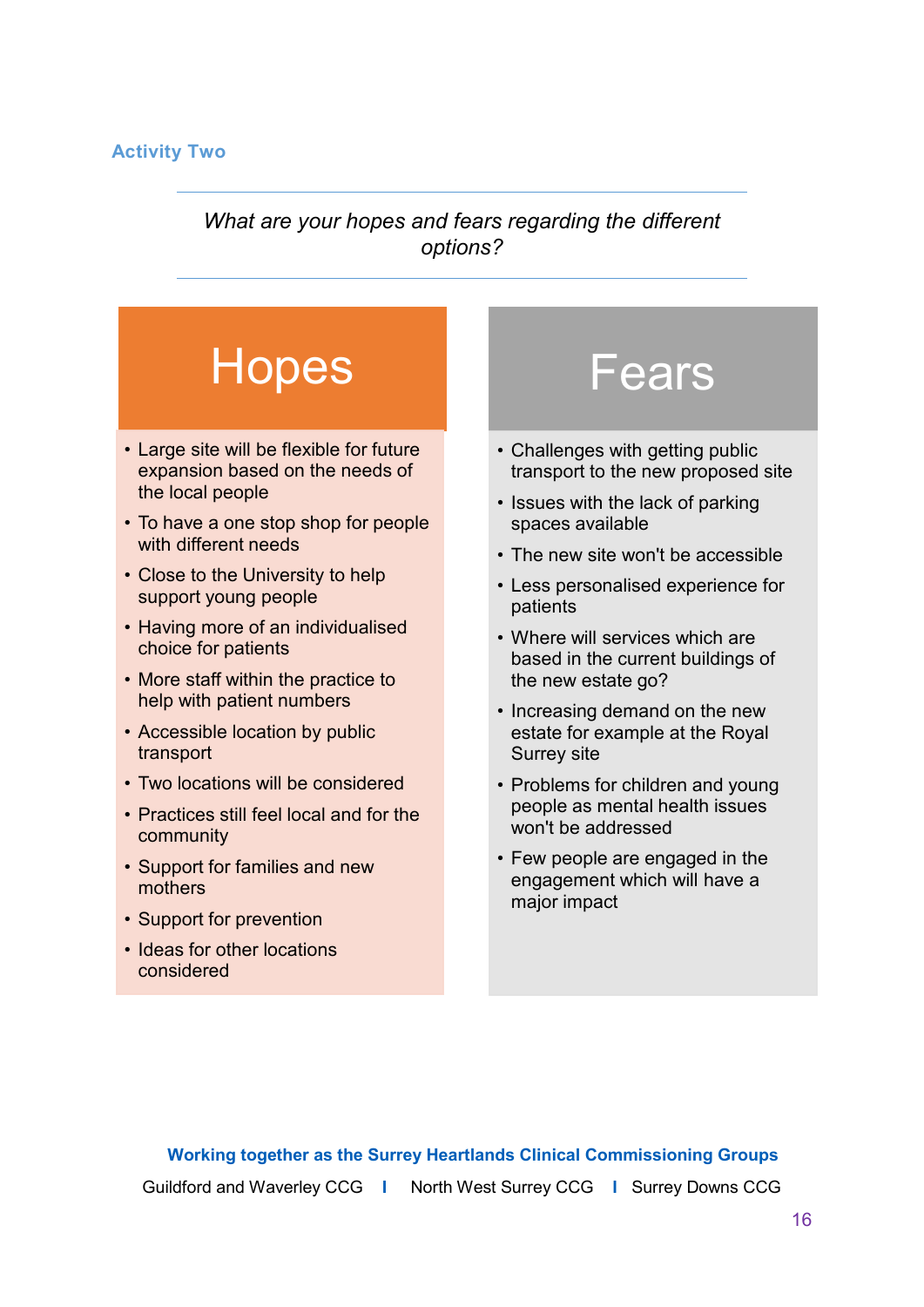The table below summarises the questions asked and concerns raised at the second engagement event.

## **Concerns raised**

Technology isn't for everyone, but there must be a balance between what the practices offer, in terms of offering services through technology (for example online appointments) but also providing alternatives e.g. telephone appointments for those who don't use technology.

Transport and parking. Time taken to get to a new site. It must be accessible for people.

Going from five sites into one isn't viable and won't help the population in the local area.

Bringing services together, including children's services, mental health and other professionals would help patients.

Some felt that the University of Surrey must support their own students.

The option of home visits would be a good way to support elderly patients and those who can't visit the practice.

The sites currently being reviewed for the feasibility study could be developed by someone else, as this programme of work has a long timeline.

Cost of the new site – how will it be paid for and would revenue be brought into the new building?

Discussion around the possibility of considering the Spectrum Leisure Centre, Sure Start Children's Centres and former Safeguard Coaches garage site.

Concerns that Friary and St. Nicolas ward wasn't being considered in this programme of work, especially as residents from that area use services from Wodeland Avenue Surgery.

The CCG and the GPs welcomed questions at the second engagement event and were able to provide local people with relevant information to ensure they were aware of what was happening.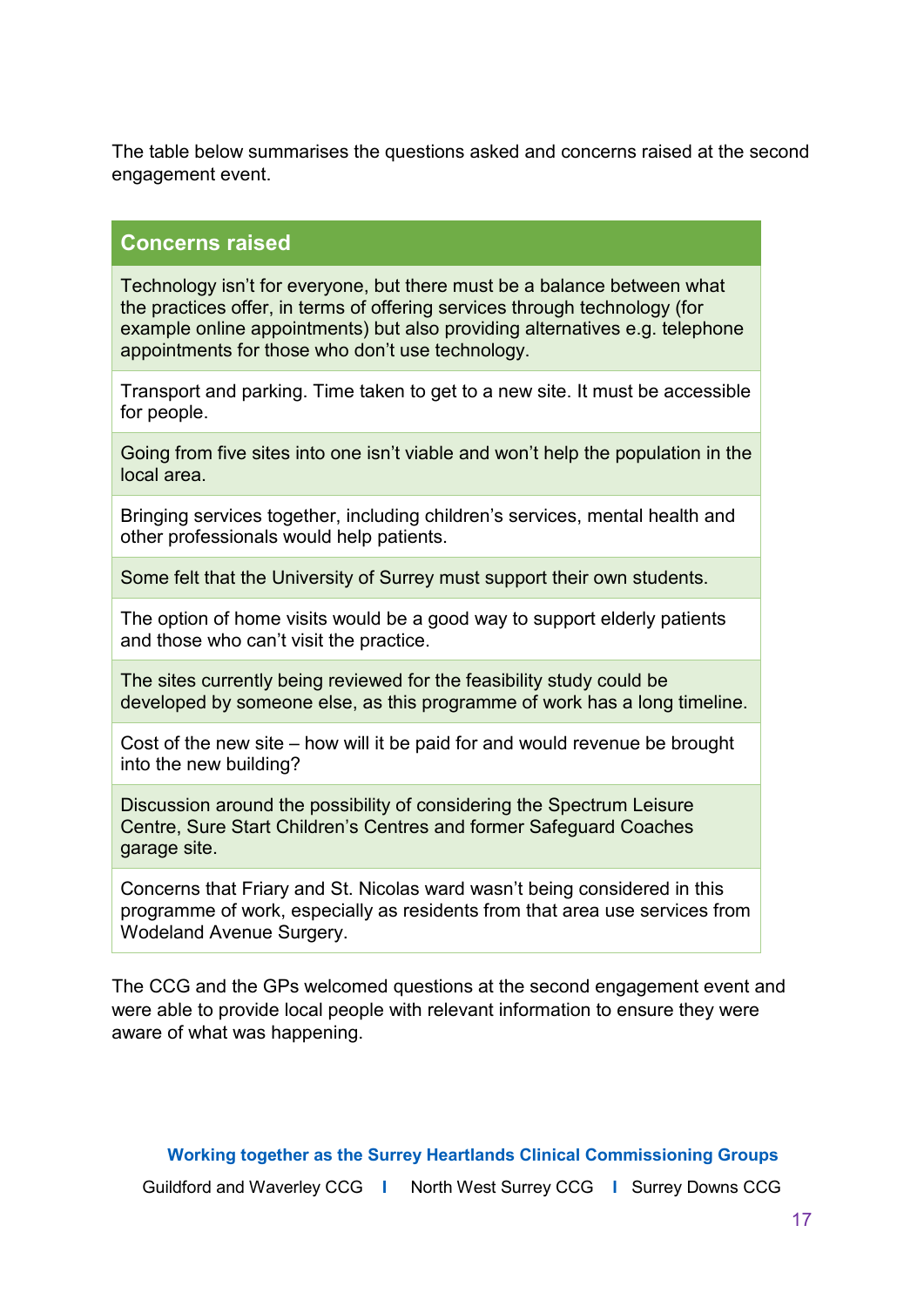# <span id="page-17-0"></span>**Appendix 2: Freepost postcard results**

The A5 postcards asked people four questions which, alongside the answers are outlined below:

# **Question 1: What services at your GP Practice do you value the most?**

# Knowlegeable GP

Doctors appointment for more complex needs

Nurse appointments for blood tests and flu jabs

Online access to GP services

Access to urgent appointments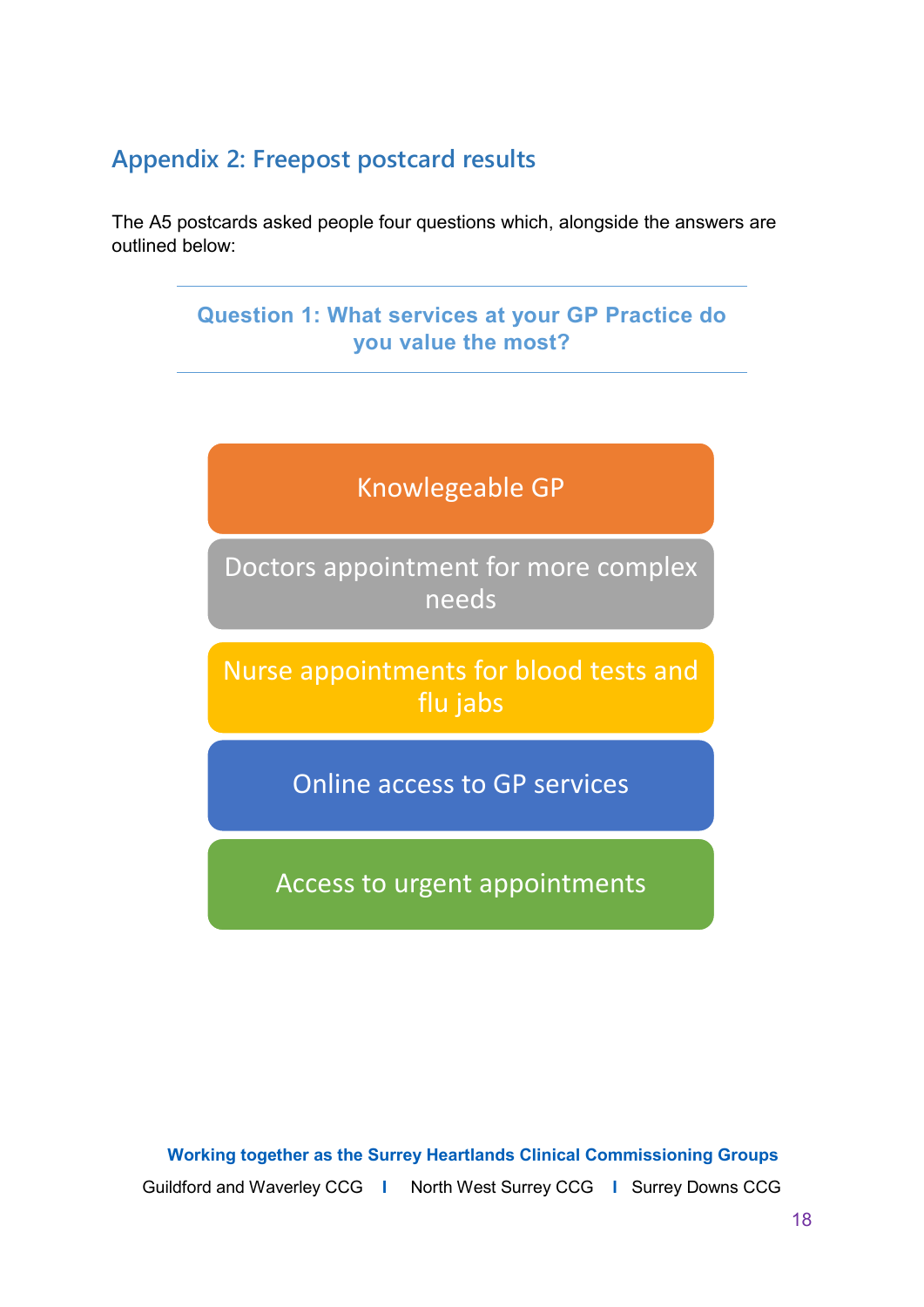| <b>Question 2: What is important to you regarding</b><br>where your GP practice is located? |                                                                                                                                                   |  |  |  |  |  |
|---------------------------------------------------------------------------------------------|---------------------------------------------------------------------------------------------------------------------------------------------------|--|--|--|--|--|
| <b>Near</b><br>communities                                                                  | • Having local services available on<br>one site, for example, a pharmacy,<br>dentist or mental health services                                   |  |  |  |  |  |
| Parking                                                                                     | • Having a good car parking facility, with<br>free car parking for patients when<br>visiting their GP practice                                    |  |  |  |  |  |
| <b>Improved bus</b><br>routes                                                               | • Having a bus route which can support<br>patients to get to and from the surgery.<br><b>• Ensuring there's more than one bus on</b><br>the route |  |  |  |  |  |
| Convenience                                                                                 | • Having the new practice nearby for<br>people, either by a short walking<br>distance or easier to get to on the<br>bus or in the car.            |  |  |  |  |  |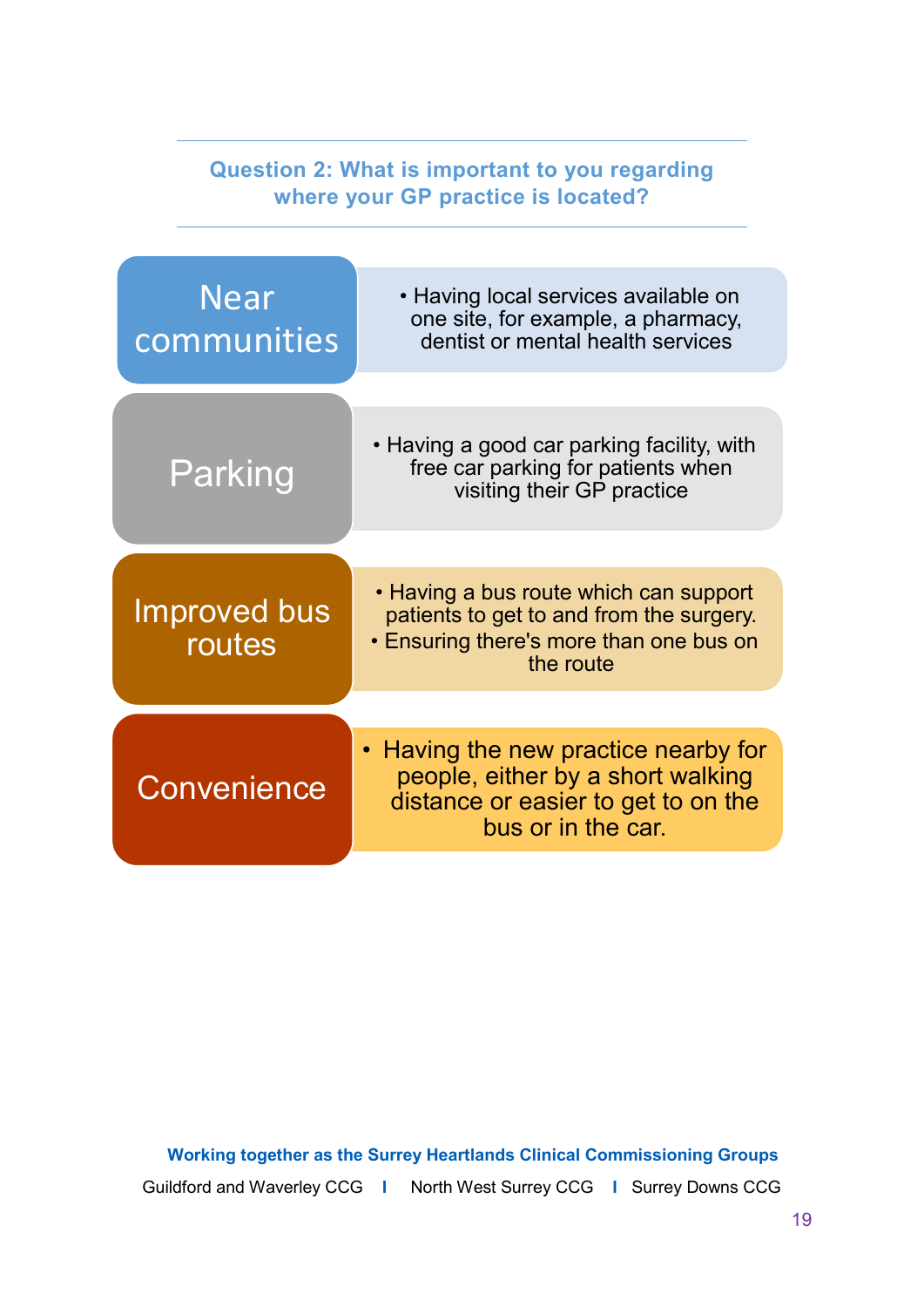# **Question 3: What is the most important thing we should know about when planning GP services for the future**

Responses included:

- Free parking
- Home visits
- Recruitment of more GPs
- Bringing services together like pharmacy and dentistry
- Extended access
- Better investment in GPs
- Accessibility for all to their GP practice
- More mental health support

# **Q4: Any other comments?**

"GP appointments need to be longer than 10 minutes"

"Would patients from other practices be able to use the new practices?"

"Condensing down from five sites to one wouldn't be right. Having two sites would be the best solution"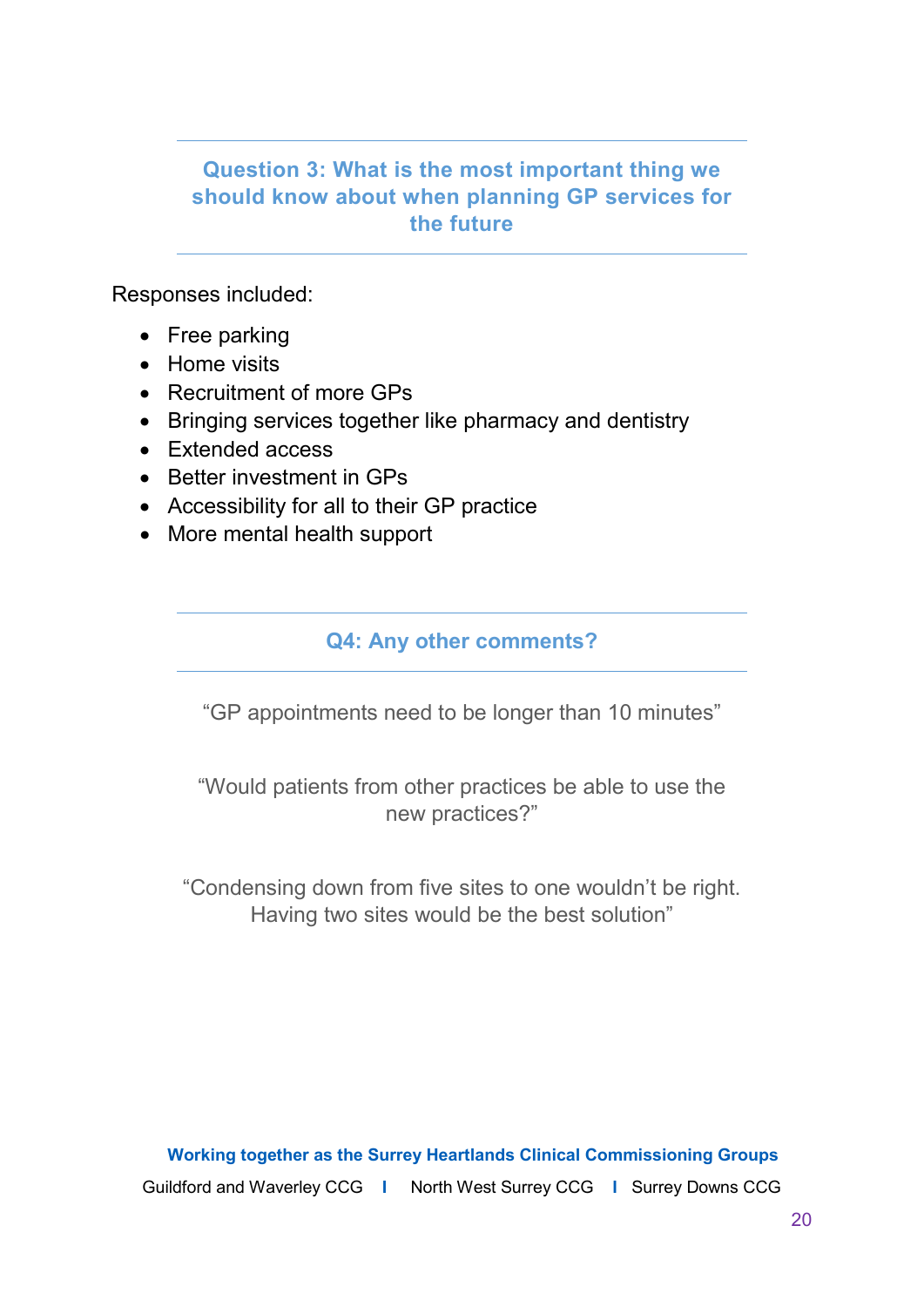# <span id="page-20-0"></span>**Appendix 3: Survey results**

61 people fully completed the online survey. This is a relatively small completion rate (as a proportion of patients registered with the practices), which limits the conclusions that can be drawn from the breakdown of responses.



**Question 1: Which GP practice are you registered with?**

A majority of respondents to the online survey (n=36) were registered at Guildowns Group Practice whilst 22 people were registered at Woodbridge Hill Surgery and 3 people weren't registered with either practice.

Guildowns is the largest practice but proportionately speaking, it would have been expected that there would have been more responses from patients registered there.

|                                      | <b>Not</b><br>visited in<br>the last<br>six<br>months | Once or<br>twice | Three or<br>four times | Five or six<br>times | More than<br>six times | <b>Total</b><br>response |
|--------------------------------------|-------------------------------------------------------|------------------|------------------------|----------------------|------------------------|--------------------------|
| <b>GP</b>                            | 22% (13)                                              | 48% (28)         | $22\%$ (13)            | $2\%$ (1)            | $7\%$ (4)              | 59 people                |
| <b>Nurse</b>                         | 41% (24)                                              | 47% (27)         | $10\%$ (6)             | None                 | $2\%$ (1)              | 58 people                |
| Other<br>health care<br>professional | 90% (52)                                              | $9\%$ (5)        | None                   | None                 | $2\%$ (1)              | 58 people                |

### **Question 2 – how often have you visited your GP practice in the last six months and who did you see?**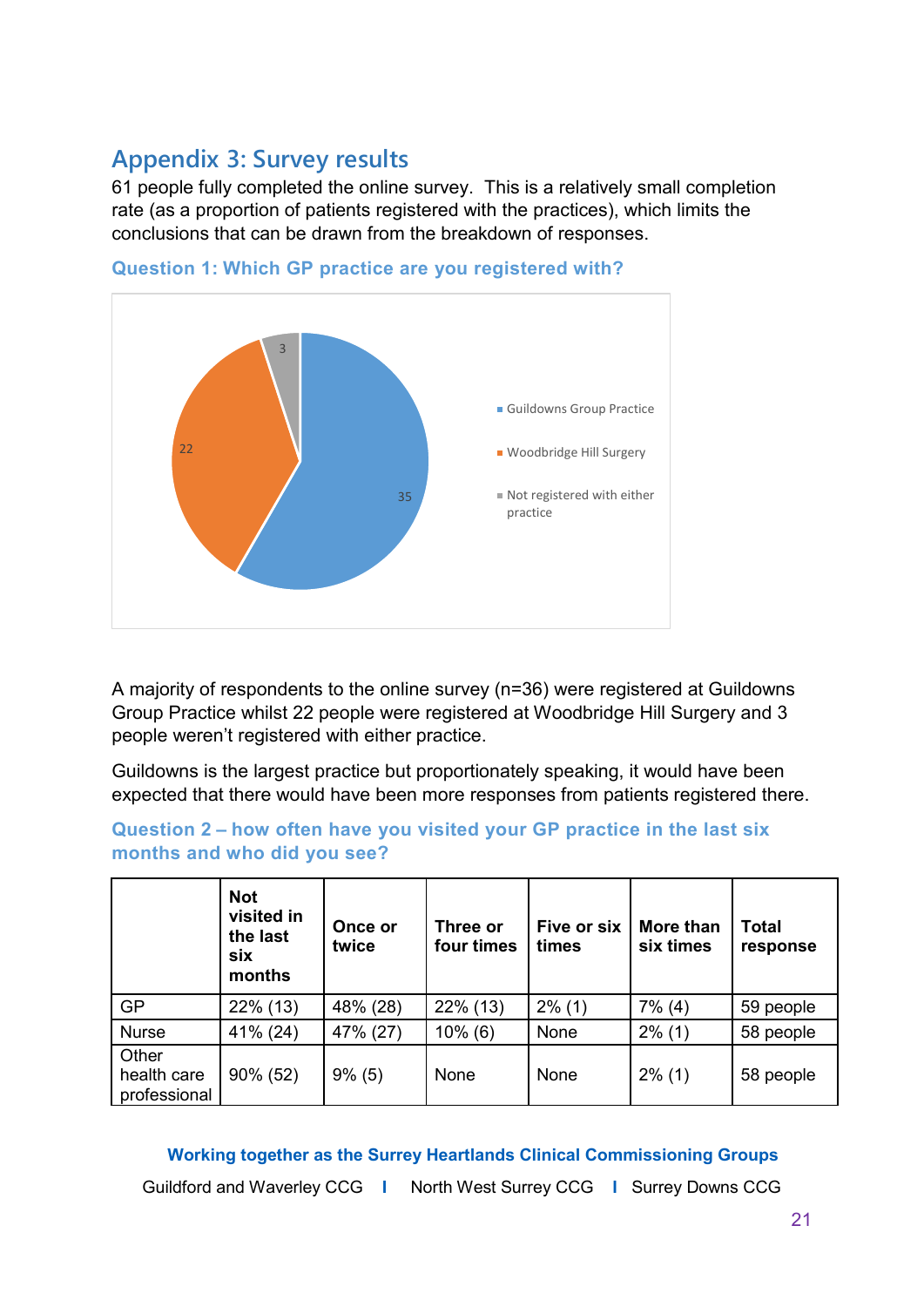A fifth of respondents and almost half of respondents had not seen a GP or a nurse respectively in the last six months. The remainder of respondents have recent experience of the practice environment and appointments meaning that responses to the remaining questions reflect the current status of practices fairly well.



#### **Question 3: Ease of telephone access**

Although more people said they find it difficult to get through to their GP practice by phone, a significant number said they found it very or fairly easy to contact their practice by phone. More insight is needed to discover what makes it difficult for some and not others to inform future plans.

## **Question 4: what services would you like to see at your GP practice?**

- Extended Access: this already allows patients to see their GP outside of normal surgery hours (early weekday evenings and weekends).
- Online Access
- GP and Nurse Appointments
- Pathology services
- Dietitian and nutritional services
- Mental health support
- Vaccinations
- Contraception
- Micro-suction service
- Minor Surgery
- Asthma
- Home visits

Respondents clearly welcome a wider variety of care being provided within their GP practice. This aligns with the emerging Primary Care Network model.

# **Working together as the Surrey Heartlands Clinical Commissioning Groups**

Guildford and Waverley CCG **I** North West Surrey CCG **I** Surrey Downs CCG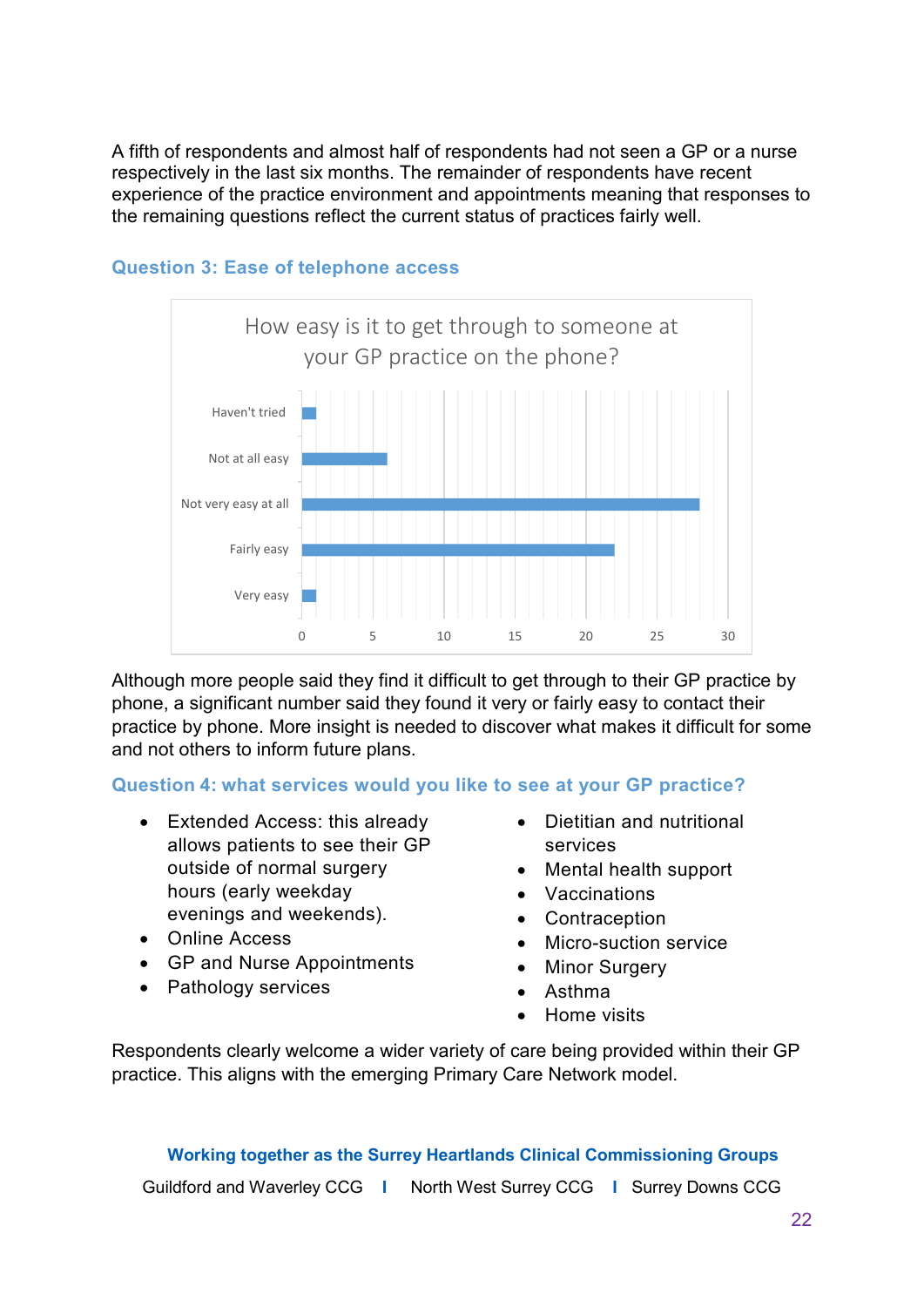## **Question 5: What GP services do you value the most?**



Respondents valued all services almost equally aside from group sessions. As expected respondents felt getting appointments with their preferred GP was the most valued service at the practice. This was followed by being able to get appointments with the GP over the phone.

## **Question 7: Satisfaction**



Nearly 80% of respondents said they were either very satisfied or satisfied with the service they were receiving from their practice.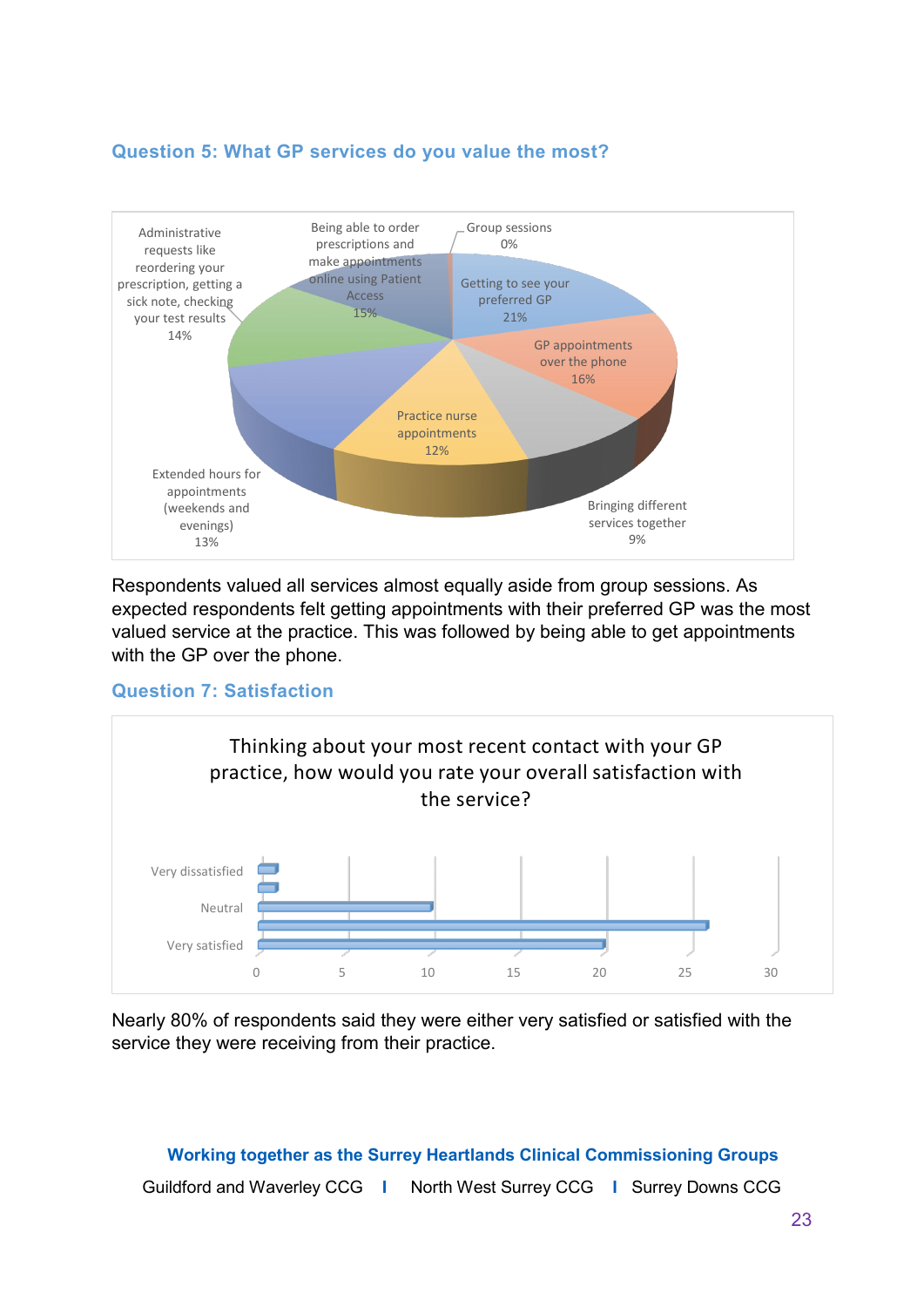It would be useful to find out more about the different reasons for this high level of satisfaction as this will inform the future model of care that will emerge from the programme of work, as well as inform the development of Primary Care Networks.



## **Question 8: Location**

The distance of the GP practice from where they live i.e. the proximity of the practice to their homes, is the most important aspect for them when it comes to the location of their GP practice followed by the ability to park. Public transport links were important to a smaller proportion of respondents.

## **Question 9: Any further comments regarding the location of your GP practice**



There is a clear steer from those who responded to this question for accessible appointments. This is in line with the Accessible Information Standard guidance. A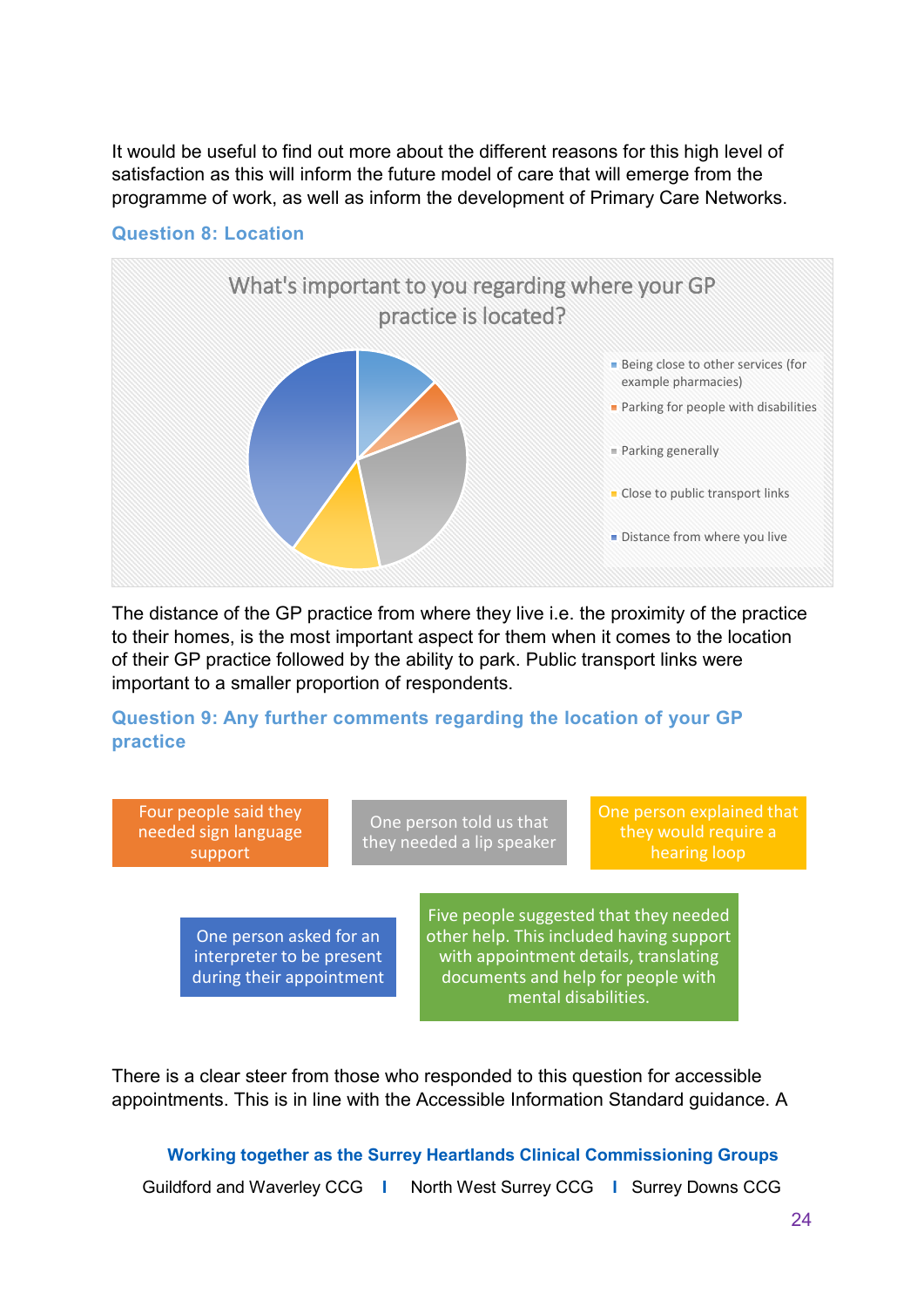new contract for interpretation and translation services has recently commenced that is aimed to better support practices make necessary arrangements for patients with different communications needs.

The remainder of the survey requested demographic information to enable the CCG to understand a little more about those they engaged with this way.



### **Question 10: Age range of respondents**

A majority of respondents were over the age of 65, with adults aged 18-34 least well represented.

Given the fact that a large proportion of students at the University of Surrey are registered at Guildowns Group Practice, it's clear that the survey did not reach a representative sample of the relevant patient population.

Any future engagement or consultation regarding this programme of work needs to take place during university term times and surveys such as these need to be targeted more effectively to the younger age groups to ensure we hear representative views.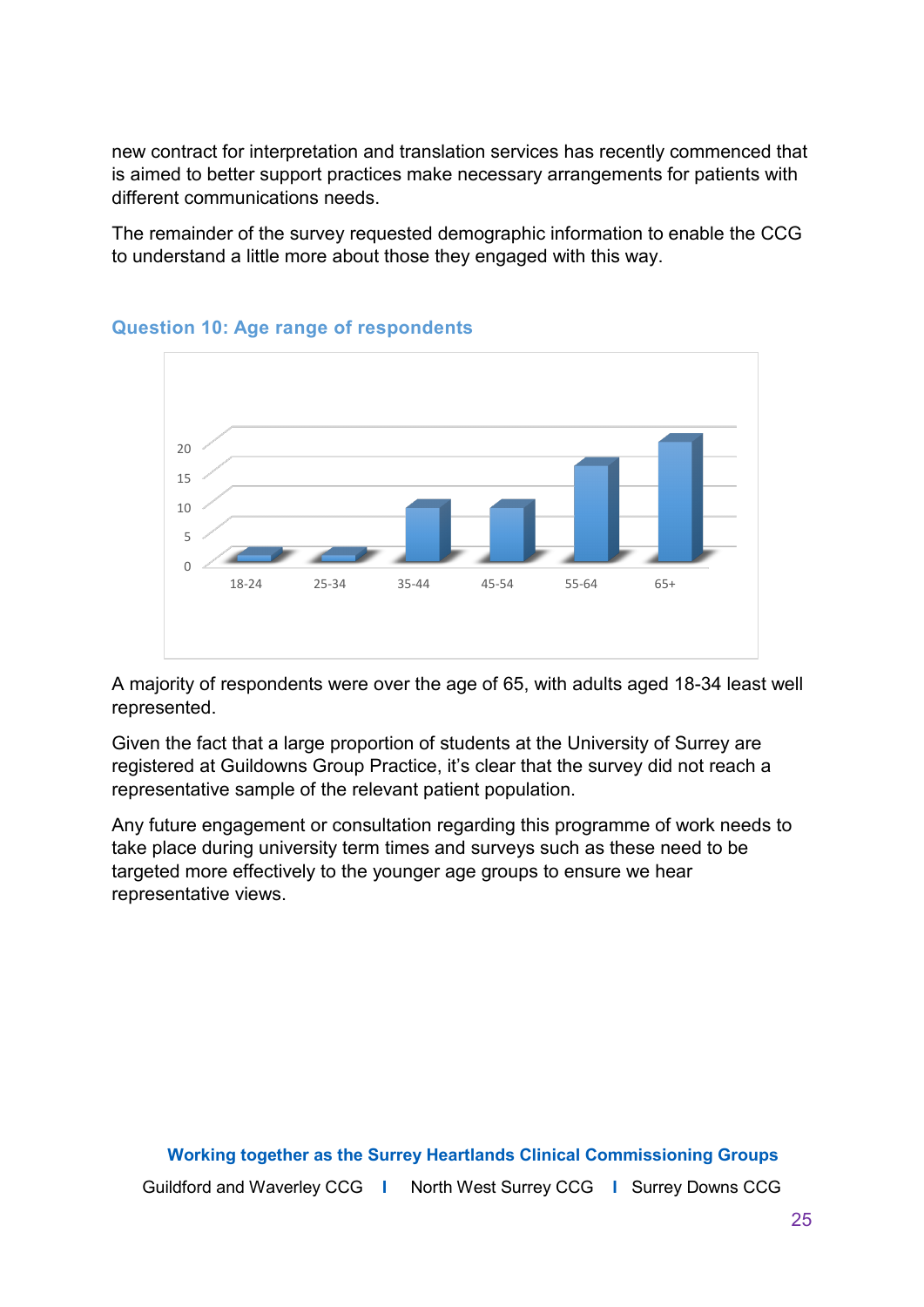#### **Question 11: Where did respondents live?**



Most people who completed the survey lived in Onslow, Stoughton or selected the 'other' option when completing the survey. Other areas included Bellfields, Beech Lane near Millbrook, The Mount area, Park Barn and St Catherine's village.

This mirrors the registered patient population to a certain extent; however, the large proportion in Onslow does not align with this. It can be concluded that patients who live in Onslow were more motivated, better able or more aware of the survey and future engagement needs to target those living in the wards north of the A3 more effectively to get a more representative sample of views.



#### **QUESTION 11: Gender of respondents**

As can be seen above a greater proportion of women than men completed the survey; this does not mirror the background demographics of the patient population. Any future engagement or consultation needs to consider how best to gain views from men.